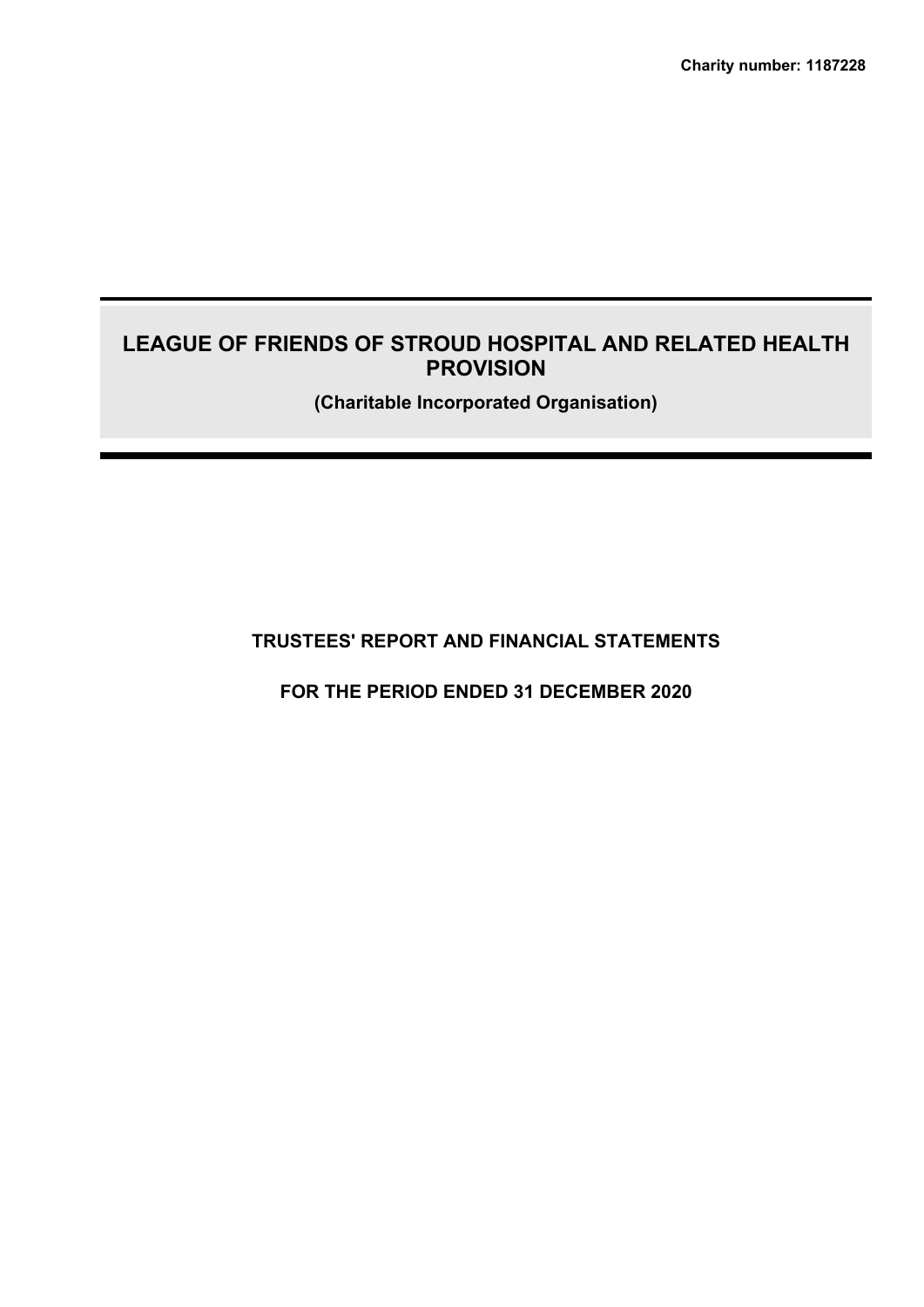# **CONTENTS**

|                                                                                | Page      |
|--------------------------------------------------------------------------------|-----------|
| Reference and Administrative Details of the Charity, its Trustees and Advisers | 1         |
| <b>Trustees' Report</b>                                                        | $2 - 7$   |
| <b>Independent Auditors' Report on the Financial Statements</b>                | $8 - 11$  |
| <b>Statement of Financial Activities</b>                                       | 12        |
| <b>Balance Sheet</b>                                                           | 13        |
| <b>Statement of Cash Flows</b>                                                 | 14        |
| <b>Notes to the Financial Statements</b>                                       | $15 - 24$ |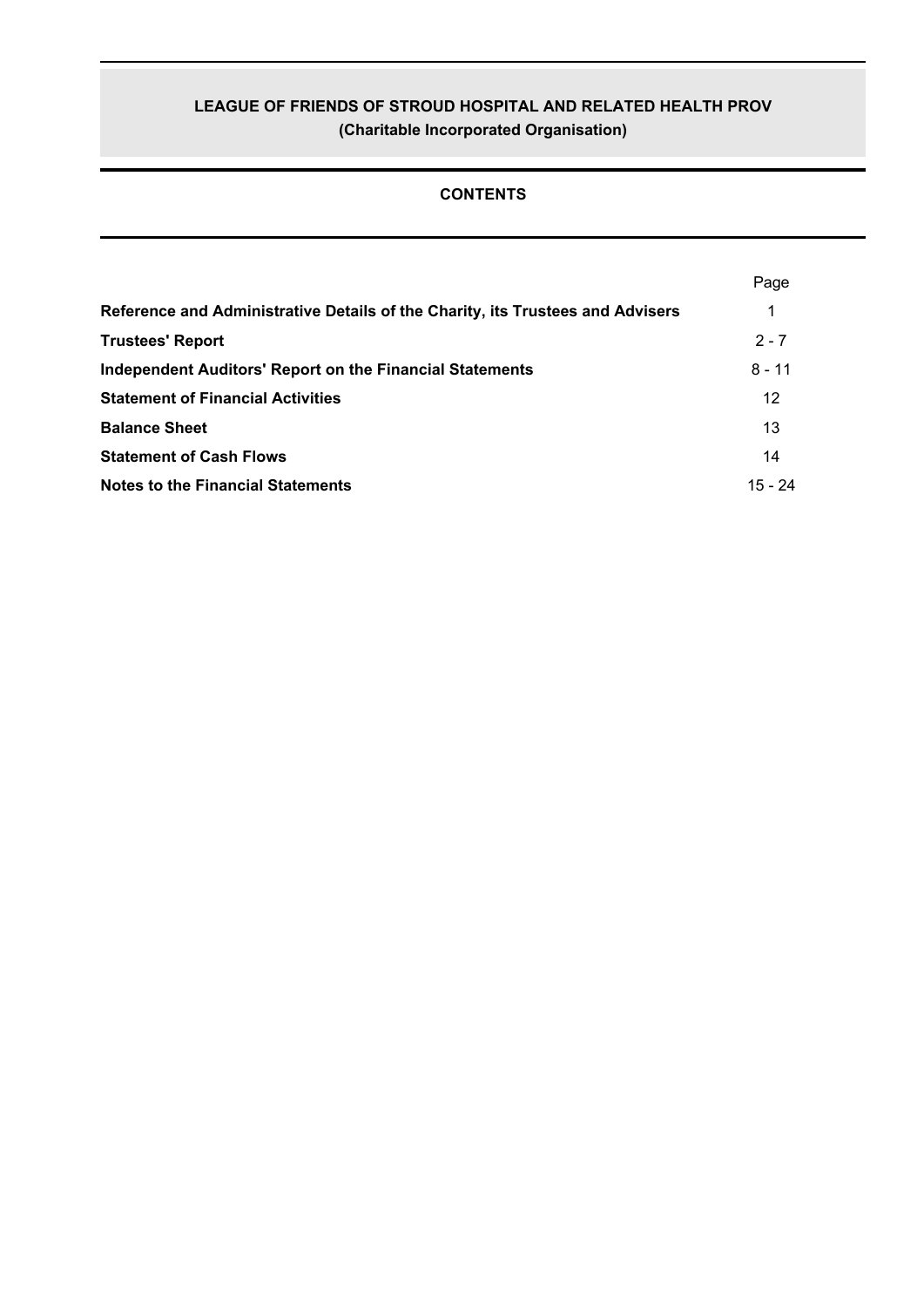### **REFERENCE AND ADMINISTRATIVE DETAILS OF THE CHARITY, ITS TRUSTEES AND ADVISERS FOR THE PERIOD ENDED 31 DECEMBER 2020**

| <b>Trustees</b>                     | Dr G Horner, Vice Chair (appointed 6 January 2020)<br>Dr R Walker, Chair (appointed 6 January 2020)<br>Dr S Weir, GP Liaison (appointed 6 January 2020)<br>Mr T Crook, Membership Secretary (appointed 6 January 2020)<br>Mr W Abbott, Treasurer (appointed 6 January 2020)<br>Mr N Hurst, Estates (appointed 6 January 2020)<br>Mrs S Herschell, Secretary (appointed 6 January 2020) |
|-------------------------------------|----------------------------------------------------------------------------------------------------------------------------------------------------------------------------------------------------------------------------------------------------------------------------------------------------------------------------------------------------------------------------------------|
| <b>Charity registered</b><br>number | 1187228                                                                                                                                                                                                                                                                                                                                                                                |
| <b>Principal office</b>             | <b>Stroud General Hospital</b><br><b>Trinity Road</b><br>Stroud<br>Gloucestershire<br>GL5 2HY                                                                                                                                                                                                                                                                                          |
| <b>Independent auditors</b>         | <b>Azets Audit Services</b><br><b>Pillar House</b><br>113/115 Bath Road<br>Cheltenham<br>Gloucestershire<br><b>GL53 7LS</b>                                                                                                                                                                                                                                                            |
| <b>Bankers</b>                      | NatWest Bank PLC<br><b>Bank Buildings</b><br>George Street<br>Stroud<br>Gloucestershire<br>GL5 3DT                                                                                                                                                                                                                                                                                     |
| <b>Investment Managers</b>          | <b>Charles Stanley Group PLC</b><br>25 Luke St<br>London<br>EC2A 4AR                                                                                                                                                                                                                                                                                                                   |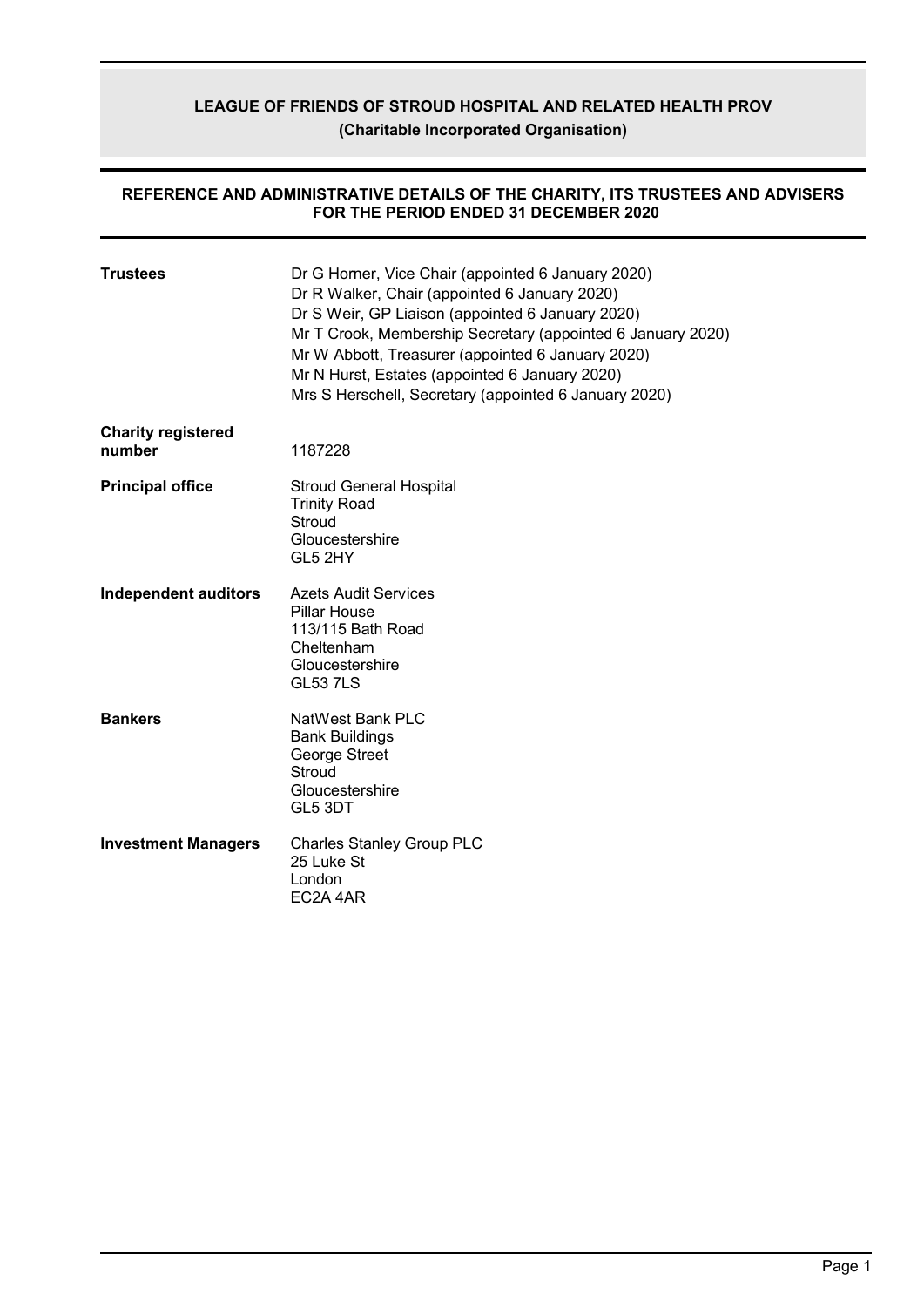**(Charitable Incorporated Organisation)**

### **TRUSTEES' REPORT FOR THE PERIOD ENDED 31 DECEMBER 2020**

The Trustees present their annual report together with the audited financial statements of the The League of Friends of Stroud Hospitals and Related Health Provision for the period 6 January 2020 to 31 December 2020.This is the first set of accounts since the charity was formed and the Trustees have elected to prepare accounts to 31 December as permitted by the Trust Deed.

The Charity also trades under the names The League of Friends of Stroud Hospitals.

### **Objectives and activities**

### **a. Policies and objectives**

The objective is to relieve patients, former patients and potential patients of the Stroud Hospitals and the Beeches Green Health Centre who are sick, convalescent, disabled, handicapped, infirm or in need of health care support and, generally, to support the charitable work of the said hospitals.

The remit of The League of Friends of the Stroud Hospitals and Related Health Provision covers Stroud General Hospital, Stroud Maternity Hospital, Weavers Croft and Park House, Beeches Green Health Centre and Redwood House, and Stroud Ambulance Station, to supplement the services provided by these centres for the health, welfare and comfort of the patients therein and others in the community.

In setting objectives and planning for activities, the Trustees have given due consideration to general guidance published by the Charity Commission relating to public benefit, including the guidance 'Public benefit: running a charity (PB2)'.

### **b. Strategies for achieving objectives**

**NHS Trusts**: We continue to liaise with the various NHS Trusts involved in providing services to Stroud. The Chair, along with the Chairs of other local Leagues of Friends, has quarterly meetings with the Chief Officers of Gloucester Health and Care NHS Foundation Trust (GHCFT).

### **c. Investment policy**

There are no restrictions on the charity's power to invest and as the charity sometimes needs to react very quickly on applications for direct charitable expenditure, it has a policy of keeping the restricted and designated funds in short-term deposits which can be accessed immediately. The Trustees have sought investments that will show capital appreciation in a medium term 5-10 year timescale as well as generating income. The Trustees' investment policy is to generate increases in overall value that exceed the portfolio.

The Trustees have retained Charles Stanley & Co to give professional investment advice and act on a discretionary basis.The trustees meet with them twice per annum to review investment performance and ensure holdings are in line with policy – which precludes investments in weapons, tobacco or alcohol. All investment changes are notified and explained to the Chair and Treasurer as they occur.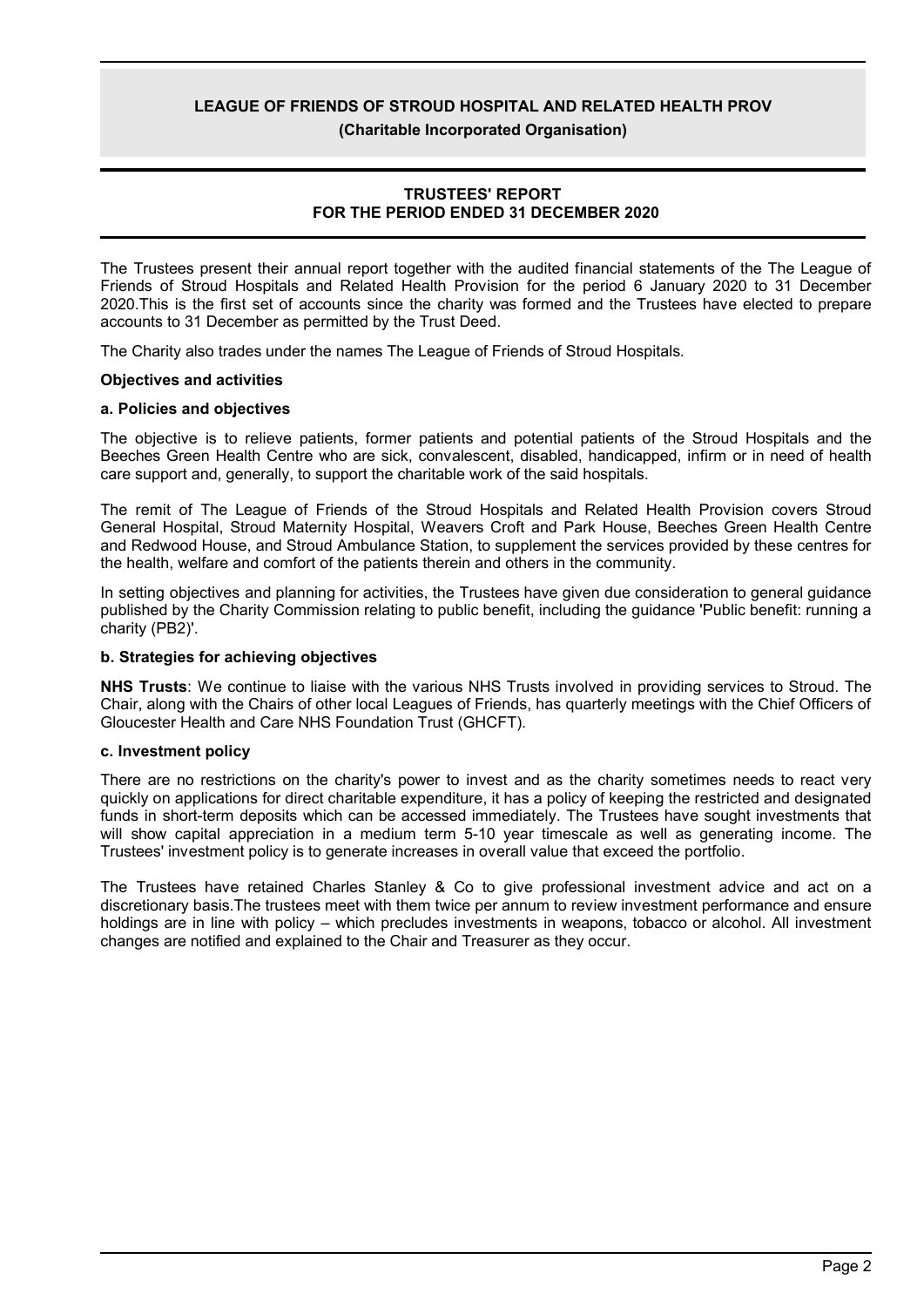# **TRUSTEES' REPORT (CONTINUED) FOR THE PERIOD ENDED 31 DECEMBER 2020**

### **Objectives and activities (continued)**

### **d. Grant-making policies**

The Trustees have outlined guidance for the League's grant-making policy:

1. To support existing and any new services within the two hospitals and related NHS services (for example Weavers Croft), and in particular support that improves the long-term viability of healthcare provision in those settings, in accordance with our constitutional aim of 'to relieve patients, former patients and potential patients of the Stroud Hospitals and related health provision who are sick, convalescent, disabled, handicapped, infirm or in need of financial assistance, and generally support the charitable work of the said Hospitals'

2. To support community-based health and general well-being services provided by registered charities or equivalent, and recognised agencies, as permitted within the Constitution, and in particular those which will complement the services provided by the hospitals or which relieve the demand upon the hospitals, be that for prevention, diagnostics or treatment. This is in accordance with the constitutional aims as stated:

- To supplement the service provided by or in Stroud Hospitals for the health, welfare and comfort of the patients therein and other persons in the community
- To provide or procure the provision of services, education, training, consultancy, advice, support, counselling, guidance, grants, scholarships, awards or materials in kind.
- To co-operate and enter into any arrangements with other bodies, governments, authorities or any person, company or association.

### **e. Fundraising**

The Charity does not undertake any significant fundraising activities due to the level of voluntary donations and legacies received on an ongoing basis.

### **Achievements and performance**

### **a. Main achievements of the Charity**

This Annual Review covers the last six months of 2020. Under normal circumstances the AGM would have been held in September 2020 to present the Annual Review and Accounts for 2019. However, the Covid pandemic led to postponement of the AGM in September 2020. We intend to hold the AGM during the Spring, making it closer in time to the period being reviewed, and better from an accounting perspective.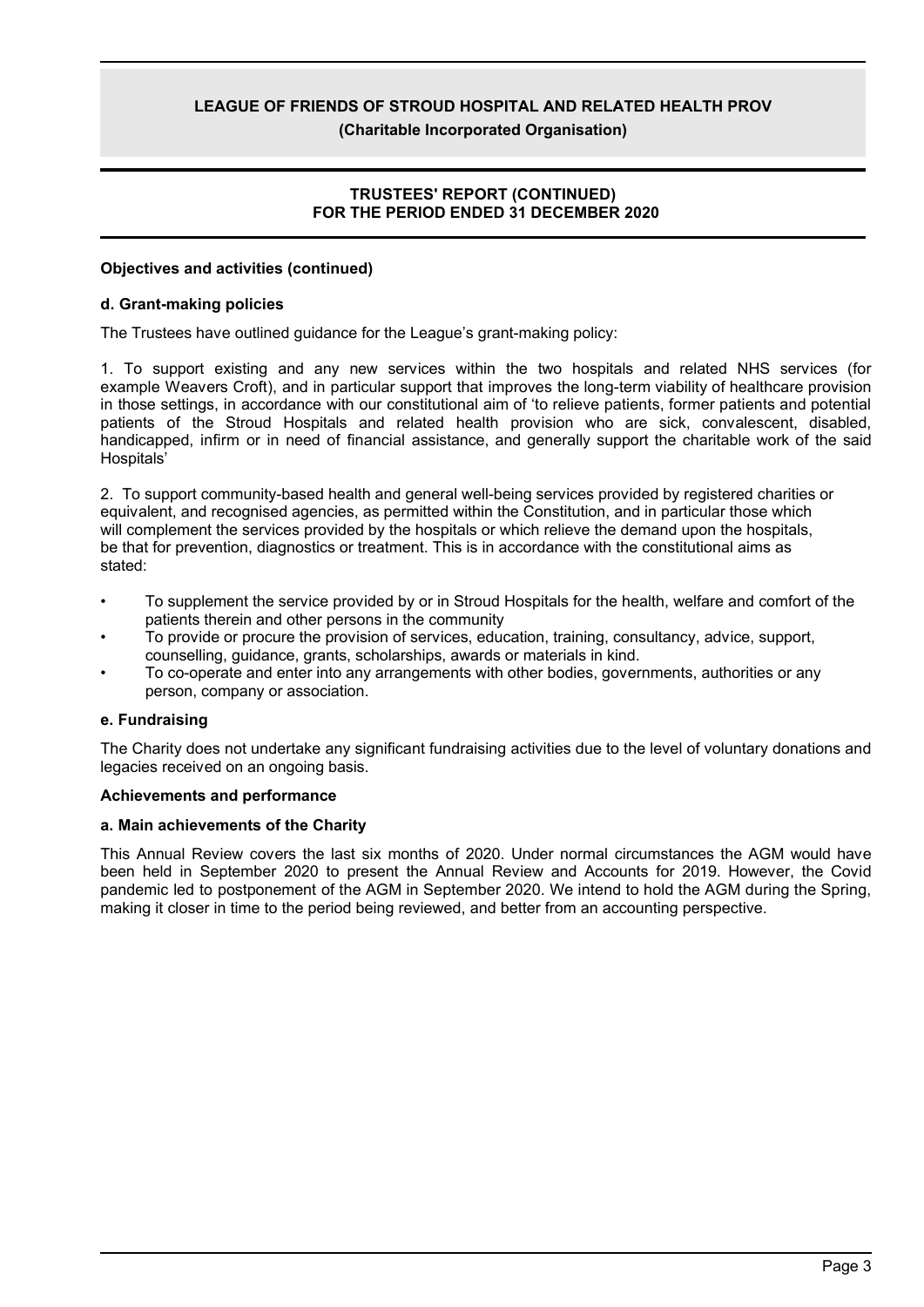# **(Charitable Incorporated Organisation)**

# **TRUSTEES' REPORT (CONTINUED) FOR THE PERIOD ENDED 31 DECEMBER 2020**

### **Achievements and performance (continued)**

### **b. Review of activities**

After the initial flurry of activity in the early months of the pandemic, the latter part of the year was relatively quiet for the League of Friends, though not of course for the hospitals and related health services. They were still preoccupied with the challenges presented by Covid, so ironically there were fewer requests than usual from them for support. None the less, we purchased more than £14,000 of equipment during this period for Stroud Hospital.

By the end of the year we had spent less on the two hospitals and related services than we would in a 'normal' year. Any additional refurbishment and services that we would usually have supported had been put on hold. Consequently, the Trustees decided to allocate significant funds, totalling £140,296, to 14 local voluntary sector agencies that were delivering services in the community. These charities were under pressure from the increased demand for their services during the pandemic, additional costs arising to become Covid secure, yet with severe restrictions on their ability to fund-raise as normal.

The local charities which the League supported covered palliative care (Longfields £10,000), cancer treatment (Hope for Tomorrow £10,296), mental health support (Gloucester Counselling £1,000, The Listening Post £10,000, Sunflowers Suicide Support £3,000), elderly and dementia day care (Horsfall House £50,000, Uplands Care £10,000), youth services (The Door £3,000, Teens In Crisis £4,000,) special needs children and their families (Allsorts £5,000), the local food bank (Stroud Food Bank £12,000, The Long Table £12,000) and women's services (Stroud Women's Refuge £10,000). This was in line with both our Constitution's aims and objectives and our grant-making policy. We considered this an appropriate use of funds to help the health and well-being of the local community, particularly during the pandemic with the additional challenges it presented.

We were particularly keen to support Horsfall House at Minchinhampton as the League of Friends provides free respite care there normally. This service had to be suspended due to Covid, along with Horsfall's day care provision. This placed a financial burden upon them and, as we wished Horsfall to be able to continue their valuable work post-Covid, we granted them £50,000.

All of the local charities that received grants were delighted at this unexpected support just before Christmas and for each it made a significant difference at a time when both their services and finances were under pressure.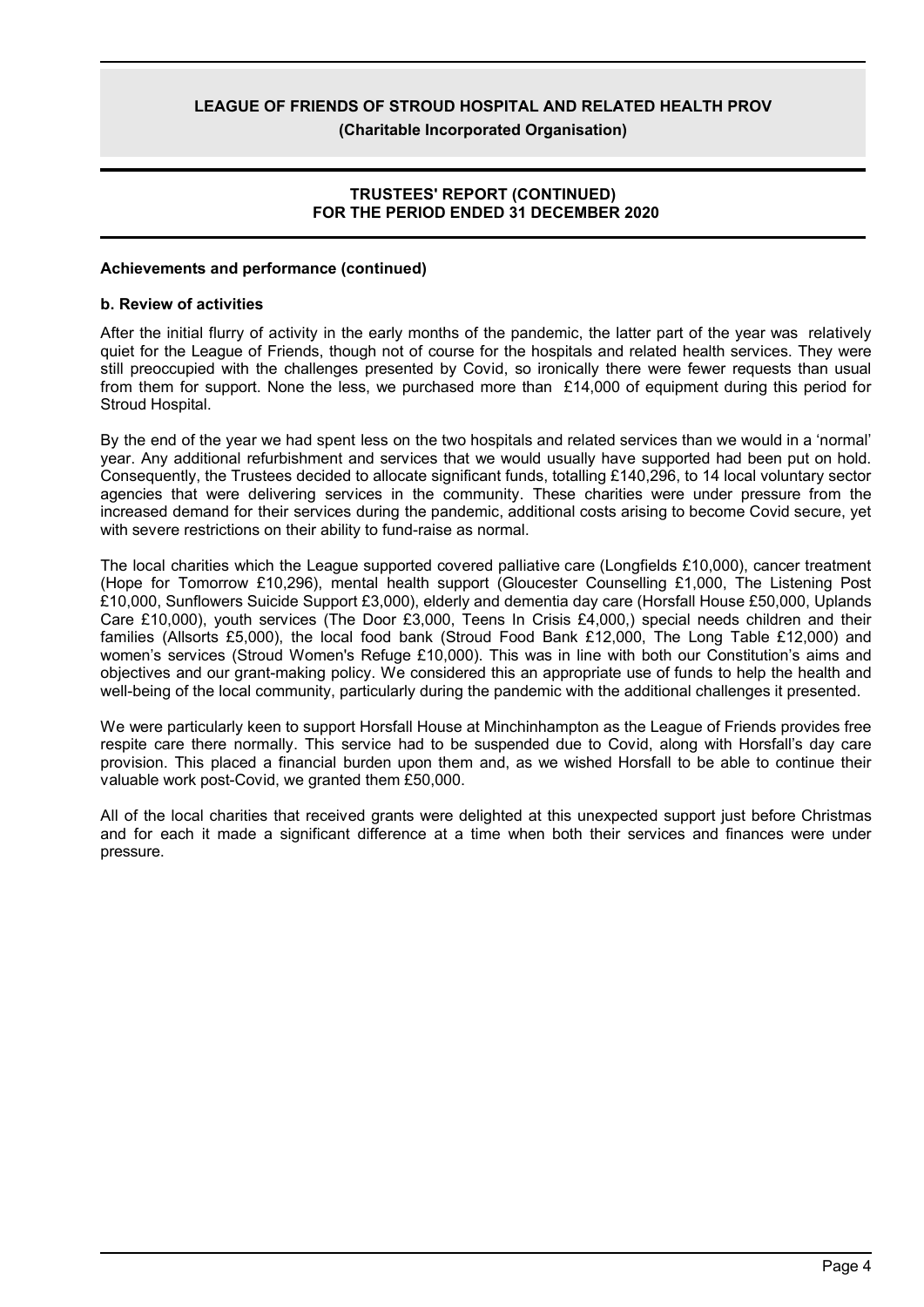**(Charitable Incorporated Organisation)**

# **TRUSTEES' REPORT (CONTINUED) FOR THE PERIOD ENDED 31 DECEMBER 2020**

### **Achievements and performance (continued)**

### **c. Suspension of normal League of Friends' activities**

**Horsfall House**: While the League's respite care accommodation continued as normal until March 2020, it was abruptly suspended once it became unsafe for it to continue, and remained so for the rest of 2020.

**Weavers Croft**: Social distancing measures severely impacted the delivery of both the Men's Shed and Gardening projects at a time when the need for mental health support was at its greatest.

**Stroud Maternity**: While continuing to deliver babies, albeit under new and onerous Covid restrictions, midwives could not continue with the pre- and post-natal yoga and singing groups. However, yoga was quickly transferred to online and the League of Friends was able to support this.

**Meetings**: Trustees meetings and GHCFT Chairs' meetings were conducted by Zoom and Members were updated on all activities via newsletters. The AGM was postponed until April 2021, also to be conducted via Zoom.

**Volunteers and Gardening Group**: Volunteering within the hospital remained suspended from March 2020 until the end of the year and beyond. However, a few gardening group members resumed their activities during the early summer, either working singly or one or two working socially distanced, tending the previous bulb planting, and maintaining the gardens.

**Events**: All normal events, such as the Christmas activities, fundraising events and the Annual Church service were cancelled.

### **d. Dr Roy Lamb**

It is with sadness that we report the death of Dr Roy Lamb in July 2020. He devoted 57 years of service to Stroud Hospital, its League of Friends, and the local community. Among his many contributions have been the fundraising and subsequent building of the operating theatre, development of Jubilee and Princess Anne wards, and the League of Friends' financing of the ultrasound service. It is a remarkable achievement.

### **e. The NHS**

Finally, and most importantly, this report would not be complete without recognition of the dedication, resilience and adaptability shown in the face of the most extreme and unimaginably challenging circumstances by all the staff of the two hospitals and Weavers Croft. This gratitude extends equally to the administrators of the two NHS Foundation Trusts and all the allied services, such as Ambulance and Primary Care. Locally and nationally we are indebted to you all.

### **Financial review**

### **a. Going concern**

After making appropriate enquiries, the Trustees have a reasonable expectation that the Charity has adequate resources to continue in operational existence for the foreseeable future. For this reason, they continue to adopt the going concern basis in preparing the financial statements. Further details regarding the adoption of the going concern basis can be found in the accounting policies.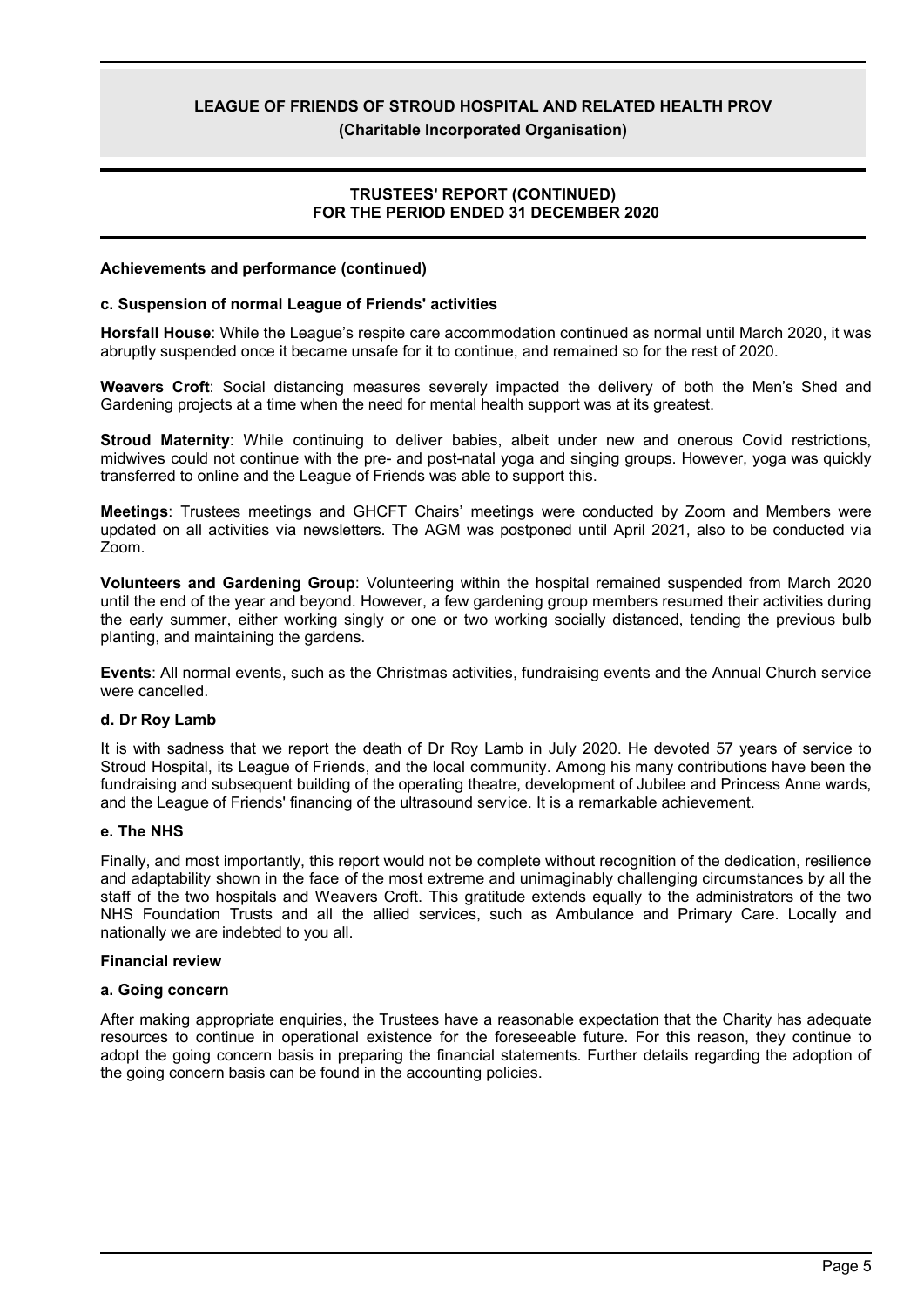**(Charitable Incorporated Organisation)**

# **TRUSTEES' REPORT (CONTINUED) FOR THE PERIOD ENDED 31 DECEMBER 2020**

# **b. Reserves and Financial Management policy**

The Charitable Incorporated Organisation has free reserves in excess of £2m. The Trustees have identified two significant projects at the Hospital which may require around £950K of financial support from the Charity in the next few years. Existing support for Community based projects is close to £100K per annum. The Charity has little in the way of ongoing costs. Having given the matter appropriate consideration, the Trustees have concluded that Free Reserves of around £50K are adequate. In order to reach this level The Trustees intend to commit £300K per annum over the next 4-5 years to support local health provision including those based in the community. The majority of the Charity's Reserves are invested through Charles Stanley in order to preserve and grow their value. These investments will be liquidated in order to fund the intended charitable expenditure over the next few years.

# **c. Principal risks and uncertainties**

The Trustees actively and regularly review the risks which the Charity faces. The Trustees believe that by having a clear strategy for spending reserves, use of an Investment Broker, ensuring appropriate controls exist over key financial systems and an open Trustee recruitment process, the key risks faced by the Charity have been mitigated appropriately.

# **Structure, governance and management**

# **a. Constitution**

League of Friends of Stroud Hospital and Related Health Provision is a registered charity, number 1187228, and is constituted under a Trust deed.

### **b. Methods of appointment or election of Trustees**

The management of the Charity is the responsibility of the Trustees who are elected at the AGM or co-opted under the terms of the Trust deed. New Trustees receive a copy of the the Charity Constitution and are briefed on the activities of the charity by the Chair.

### **c. Governing Document**

The League of Friends of Stroud Hospitals and the Health Centre was a charitable trust governed by the rules adopted on 14th March 1964, as amended and registered under the Charities' Act 1960, Charity Registration No. 230803. The charity has due regard for the Charity Commission's guidance on public benefit. A previous amendment to the Constitution was approved by members on 22nd September 2011, based upon the Constitution recommended by Attend. In late 2017, the Trustees decided, subject to Members' approval, that Stroud Hospitals League of Friends should become an 'incorporated' body. A motion was put forward at an EGM on 27th November 2019 to make this change. Information relating to this was circulated to Members and the motion was duly passed, enabling Stroud Hospitals League of Friends to become a CIO (Charitable Incorporated Organisation) alongside its charitable status. The new Constitution was based upon the existing one, with no significant changes other than to bring it in line with the requirements of a CIO. The CIO was formed on 6th January 2020 registered number 1187228 and the assets and liabilities of the original charity were transferred into the CIO n 1 July 2020.

The League is administered by an Executive Committee of up to ten people who usually meet approximately six times a year, in addition to three General Members Committee meetings and the AGM. All Executive Committee members are appointed at the Annual General Meeting. The General Members Committee represents local organisations, volunteers and the Events Committee.

# **d. Privacy Policy**

In line with legislative requirements relating to data protection, the Trustees have implemented a Privacy Policy and have made the necessary arrangements to become compliant. This will be regularly reviewed.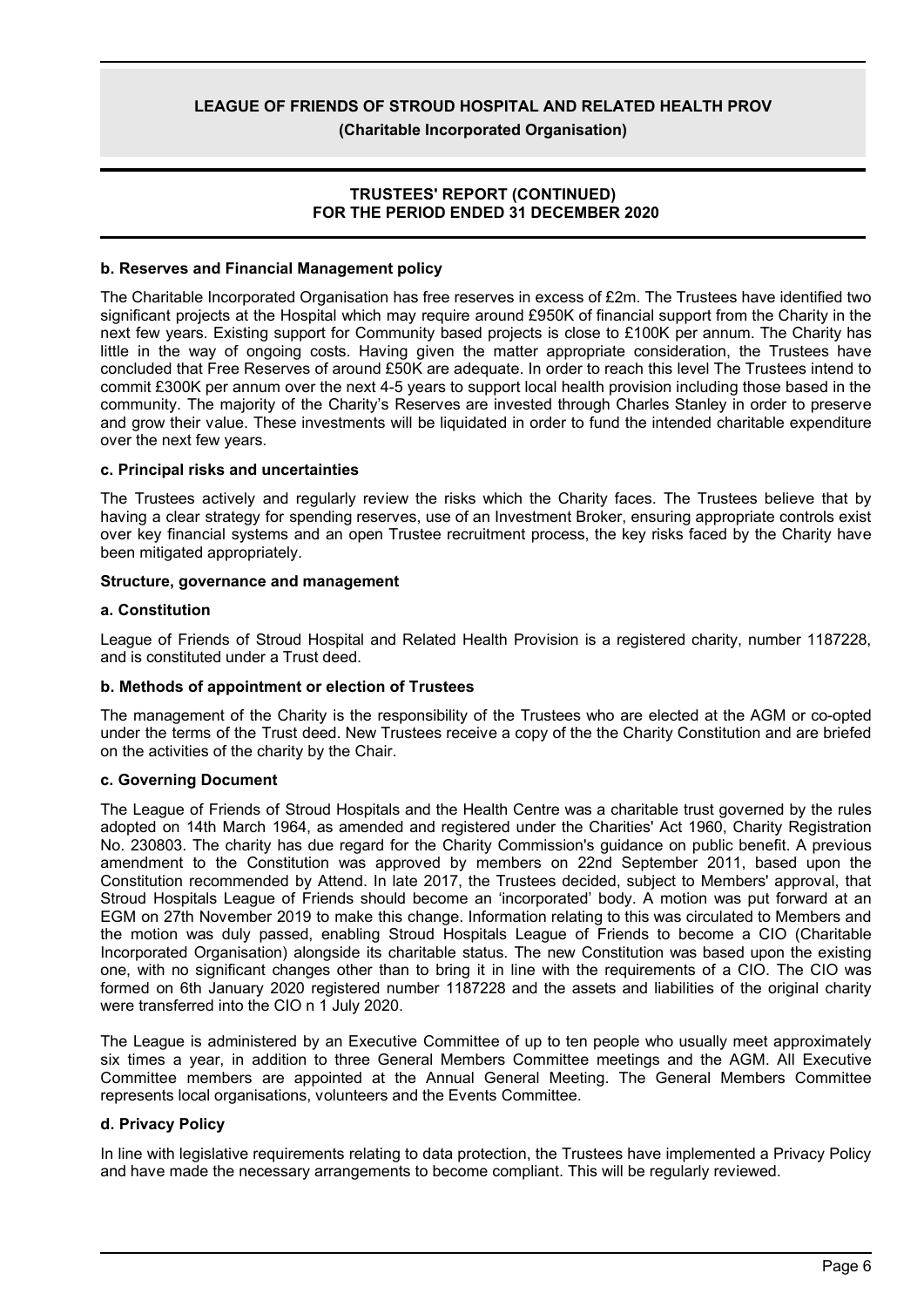**(Charitable Incorporated Organisation)**

# **TRUSTEES' REPORT (CONTINUED) FOR THE PERIOD ENDED 31 DECEMBER 2020**

### **Structure, governance and management (continued)**

### **e. Relationships with other charities**

The League is an affiliated member of Attend. The Chair has regular meetings with the Chairs of other Leagues of Friends in Gloucestershire.

### **Plans for future periods**

Following strategic reviews the Trustees have identifed two significant potential projects at Stroud Hospital that would require the League to donate c£1m. Trustees are actively seeking opportunities to provide grants for health provision in the District with an intention to reduce reserves by a further £1.5m over the next 3-5 years.

### **Statement of Trustees' responsibilities**

The Trustees are responsible for preparing the Trustees' Report and the financial statements in accordance with applicable law and United Kingdom Accounting Standards (United Kingdom Generally Accepted Accounting Practice).

The law applicable to charities in England & Wales requires the Trustees to prepare financial statements for each financial period which give a true and fair view of the state of affairs of the Charity and of its incoming resources and application of resources, including its income and expenditure, for that period. In preparing these financial statements, the Trustees are required to:

- select suitable accounting policies and then apply them consistently;
- observe the methods and principles of the Charities SORP (FRS 102);
- make judgments and accounting estimates that are reasonable and prudent;
- state whether applicable UK Accounting Standards (FRS 102) have been followed, subject to any material departures disclosed and explained in the financial statements;
- prepare the financial statements on the going concern basis unless it is inappropriate to presume that the Charity will continue in business.

The Trustees are responsible for keeping adequate accounting records that are sufficient to show and explain the Charity's transactions and disclose with reasonable accuracy at any time the financial position of the Charity and enable them to ensure that the financial statements comply with the Charities Act 2011, the Charity (Accounts and Reports) Regulations 2008 and the provisions of the Trust deed. They are also responsible for safeguarding the assets of the Charity and hence for taking reasonable steps for the prevention and detection of fraud and other irregularities.

The trustees are responsible for the maintenance and integrity of the charity and financial information included on the charity's website. Legislation in the United Kingdom governing the preparation and dissemination of financial statements may differ from legislation in other jurisdictions.

Approved by order of the members of the board of Trustees on 27 October 2021 and signed on their behalf by:

William Wett

**Mr W Abbott**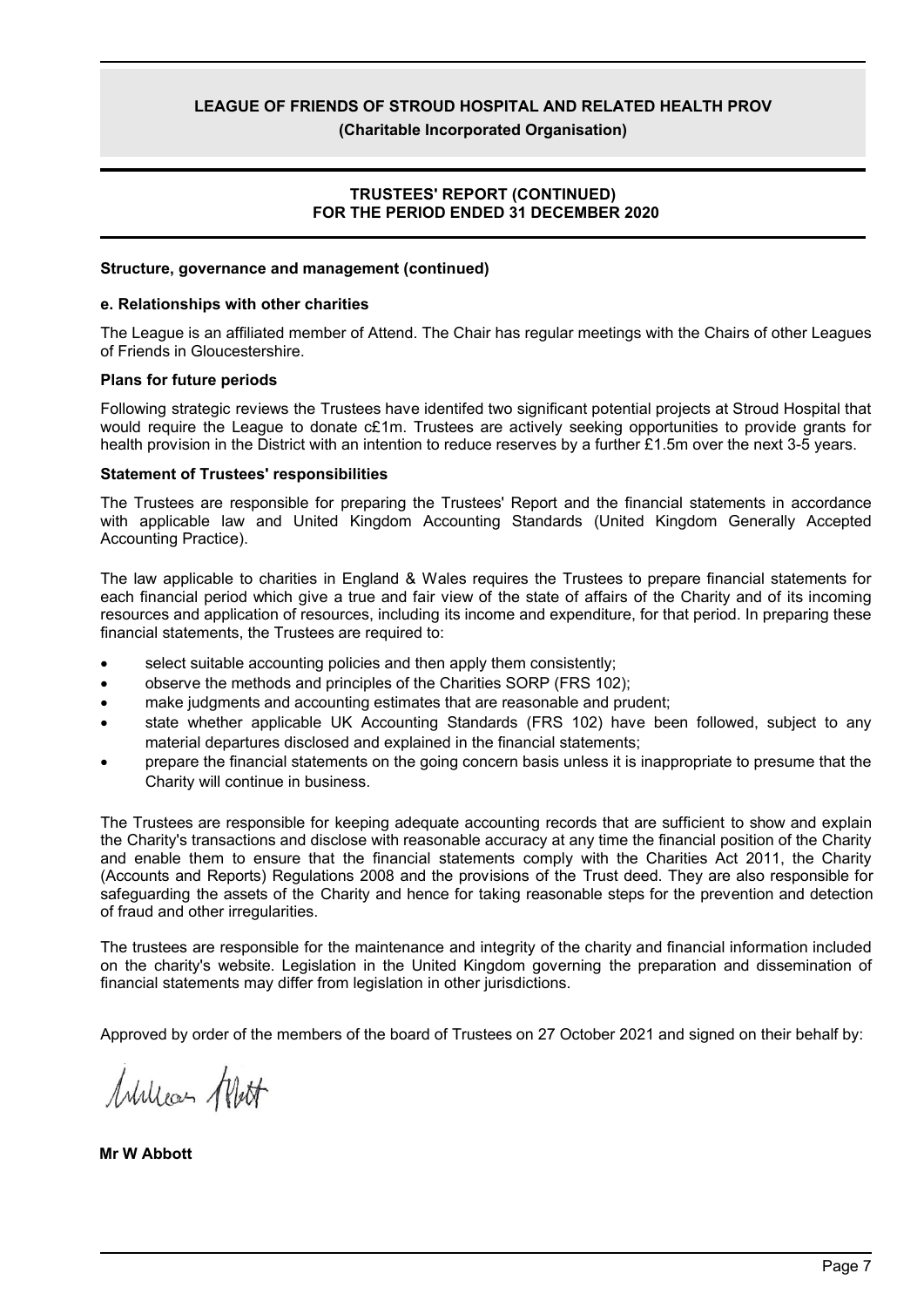# **INDEPENDENT AUDITORS' REPORT TO THE MEMBERS OF LEAGUE OF FRIENDS OF STROUD HOSPITAL AND RELATED HEALTH PROV**

### **Opinion**

We have audited the financial statements of League of Friends of Stroud Hospital and Related Health Provision (the 'charity') for the period ended 31 December 2020 which comprise the Statement of Financial Activities, the Balance Sheet, the Statement of Cash Flows and the related notes, including a summary of significant accounting policies. The financial reporting framework that has been applied in their preparation is applicable law and United Kingdom Accounting Standards, including Financial Reporting Standard 102 'The Financial Reporting Standard applicable in the UK and Republic of Ireland' (United Kingdom Generally Accepted Accounting Practice).

In our opinion the financial statements:

- give a true and fair view of the state of the charity's affairs as at 31 December 2020 and of its incoming resources and application of resources for the period then ended;
- have been properly prepared in accordance with United Kingdom Generally Accepted Accounting Practice; and
- have been prepared in accordance with the requirements of the Charities Act 2011.

### **Basis for opinion**

We conducted our audit in accordance with International Standards on Auditing (UK) (ISAs (UK)) and applicable law. Our responsibilities under those standards are further described in the Auditors' responsibilities for the audit of the financial statements section of our report. We are independent of the charity in accordance with the ethical requirements that are relevant to our audit of the financial statements in the United Kingdom, including the Financial Reporting Council's Ethical Standard, and we have fulfilled our other ethical responsibilities in accordance with these requirements. We believe that the audit evidence we have obtained is sufficient and appropriate to provide a basis for our opinion.

### **Conclusions relating to going concern**

In auditing the financial statements, we have concluded that the Trustees' use of the going concern basis of accounting in the preparation of the financial statements is appropriate.

Based on the work we have performed, we have not identified any material uncertainties relating to events or conditions that, individually or collectively, may cast significant doubt on the charity's ability to continue as a going concern for a period of at least twelve months from when the financial statements are authorised for issue.

Our responsibilities and the responsibilities of the Trustees with respect to going concern are described in the relevant sections of this report.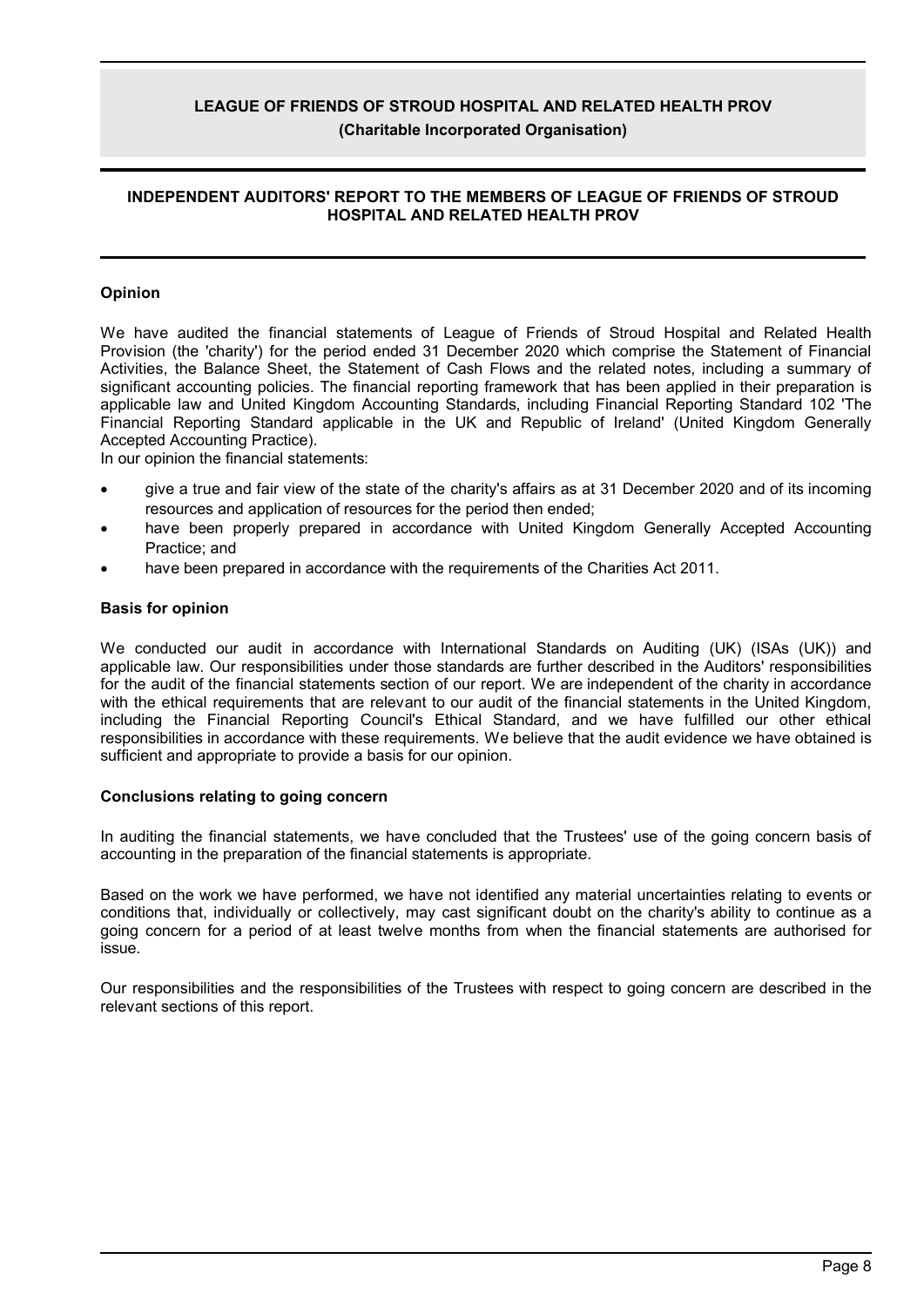# **INDEPENDENT AUDITORS' REPORT TO THE MEMBERS OF LEAGUE OF FRIENDS OF STROUD HOSPITAL AND RELATED HEALTH PROV (CONTINUED)**

### **Other information**

The other information comprises the information included in the Annual Report other than the financial statements and our Auditors' Report thereon. The Trustees are responsible for the other information contained within the Annual Report. Our opinion on the financial statements does not cover the other information and, except to the extent otherwise explicitly stated in our report, we do not express any form of assurance conclusion thereon. Our responsibility is to read the other information and, in doing so, consider whether the other information is materially inconsistent with the financial statements or our knowledge obtained in the course of the audit, or otherwise appears to be materially misstated. If we identify such material inconsistencies or apparent material misstatements, we are required to determine whether this gives rise to a material misstatement in the financial statements themselves. If, based on the work we have performed, we conclude that there is a material misstatement of this other information, we are required to report that fact.

We have nothing to report in this regard.

### **Matters on which we are required to report by exception**

We have nothing to report in respect of the following matters where the Charities (Accounts and Reports) Regulations 2008 requires us to report to you if, in our opinion:

- the information given in the Trustees' Report is inconsistent in any material respect with the financial statements; or
- sufficient accounting records have not been kept; or
- the financial statements are not in agreement with the accounting records and returns; or
- we have not received all the information and explanations we require for our audit.

### **Responsibilities of trustees**

As explained more fully in the Trustees' Responsibilities Statement, the Trustees are responsible for the preparation of the financial statements which give a true and fair view, and for such internal control as the Trustees determine is necessary to enable the preparation of financial statements that are free from material misstatement, whether due to fraud or error.

In preparing the financial statements, the Trustees are responsible for assessing the charity's ability to continue as a going concern, disclosing, as applicable, matters related to going concern and using the going concern basis of accounting unless the Trustees either intend to liquidate the charity or to cease operations, or have no realistic alternative but to do so.

### **Auditors' responsibilities for the audit of the financial statements**

We have been appointed as auditor under section 144 of the Charities Act 2011 and report in accordance with the Act and relevant regulations made or having effect thereunder.

Our objectives are to obtain reasonable assurance about whether the financial statements as a whole are free from material misstatement, whether due to fraud or error, and to issue an Auditors' Report that includes our opinion. Reasonable assurance is a high level of assurance, but is not a guarantee that an audit conducted in accordance with ISAs (UK) will always detect a material misstatement when it exists. Misstatements can arise from fraud or error and are considered material if, individually or in the aggregate, they could reasonably be expected to influence the economic decisions of users taken on the basis of these financial statements.

A further description of our responsibilities for the audit of the financial statements is located on the Financial Reporting Council's website at: www.frc.org.uk/auditorsresponsibilities. This description forms part of our Auditors' Report.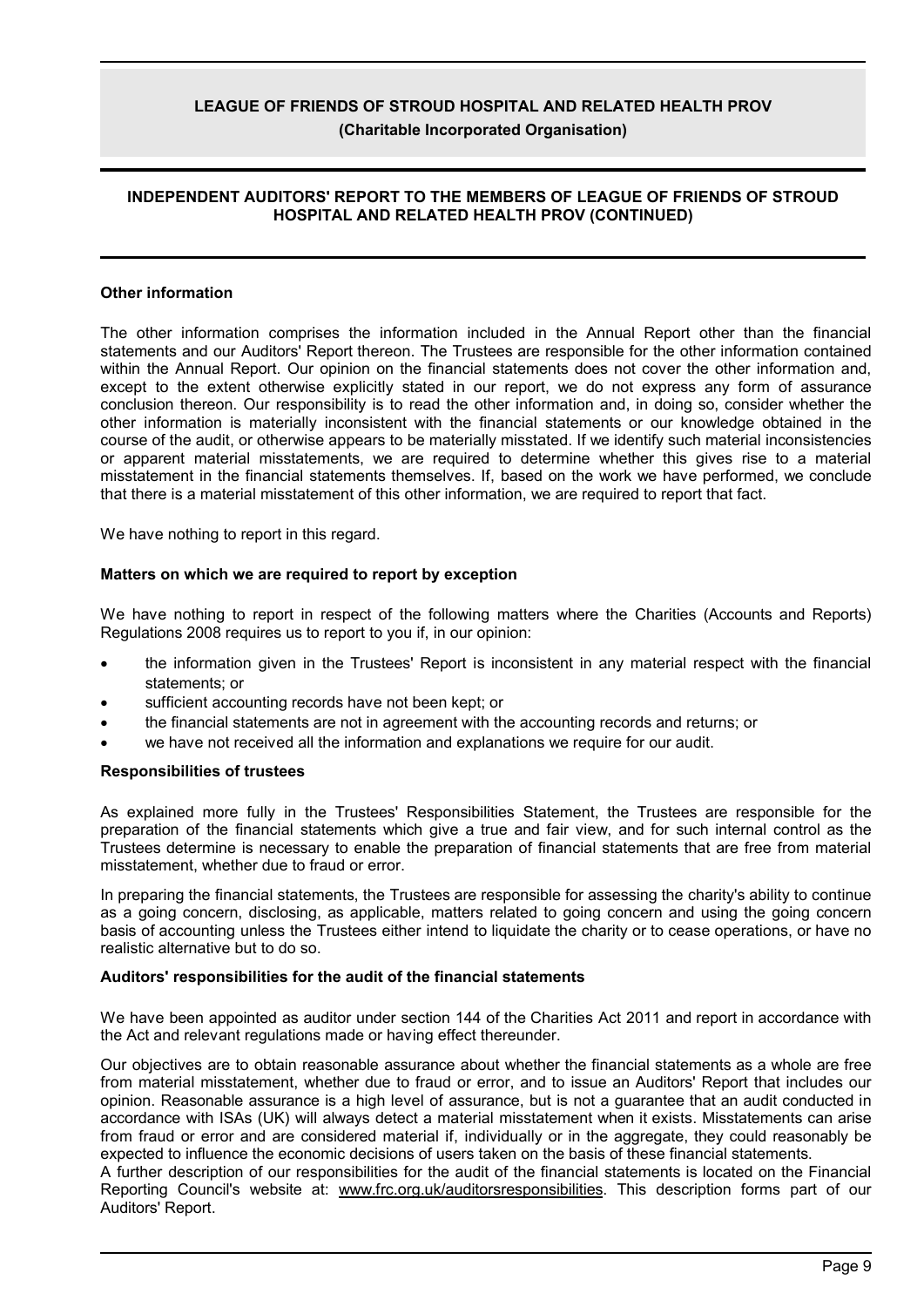# **INDEPENDENT AUDITORS' REPORT TO THE MEMBERS OF LEAGUE OF FRIENDS OF STROUD HOSPITAL AND RELATED HEALTH PROV (CONTINUED)**

### **Extent to which the audit was considered capable of detecting irregularities, including fraud**

Irregularities, including fraud, are instances of non-compliance with laws and regulations. We design procedures in line with our responsibilities, outlined above and on the Financial Reporting Council's website, to detect material misstatements in respect of irregularities, including fraud.

We obtain and update our understanding of the entity, its activities, its control environment, and likely future developments, including in relation to the legal and regulatory framework applicable and how the entity is complying with that framework. Based on this understanding, we identify and assess the risks of material misstatement of the financial statements, whether due to fraud or error, design and perform audit procedures responsive to those risks, and obtain audit evidence that is sufficient and appropriate to provide a basis for our opinion. This includes consideration of the risk of acts by the entity that were contrary to applicable laws and regulations, including fraud.

In response to the risk of irregularities and non-compliance with laws and regulations, including fraud, we designed procedures which included:

- Enquiry of management and those charged with governance around actual and potential litigation and claims as well as actual, suspected and alleged fraud;
- Reviewing minutes of meetings of those charged with governance;
- Assessing the extent of compliance with the laws and regulations considered to have a direct material effect on the financial statements or the operations of the entity through enquiry and inspection;
- Reviewing financial statement disclosures and testing to supporting documentation to assess compliance with applicable laws and regulations;
- Performing audit work over the risk of management bias and override of controls, including testing of journal entries and other adjustments for appropriateness, evaluating the business rationale of significant transactions outside the normal course of business and reviewing accounting estimates for indicators of potential bias.

Because of the inherent limitations of an audit, there is a risk that we will not detect all irregularities, including those leading to a material misstatement in the financial statements or non-compliance with regulation. This risk increases the more that compliance with a law or regulation is removed from the events and transactions reflected in the financial statements, as we will be less likely to become aware of instances of non-compliance. The risk of not detecting a material misstatement resulting from fraud is higher than for one resulting from error, as fraud may involve collusion, forgery, intentional omissions, misrepresentations, or the override of internal control.

### **Other matters**

Your attention is drawn to the fact that the charity has prepared financial statements in accordance with "Accounting and Reporting by Charities: Statement of Recommended Practice applicable to charities preparing their accounts in accordance with the Financial Reporting Standard applicable in the UK and Republic of Ireland (FRS 102)" (as amended) in preference to the Accounting and Reporting by Charities: Statement of Recommended Practice issued on 1 April 2005 which is referred to in the extant regulations but has now been withdrawn.

This has been done in order for the financial statements to provide a true and fair view in accordance with current Generally Accepted Accounting Practice.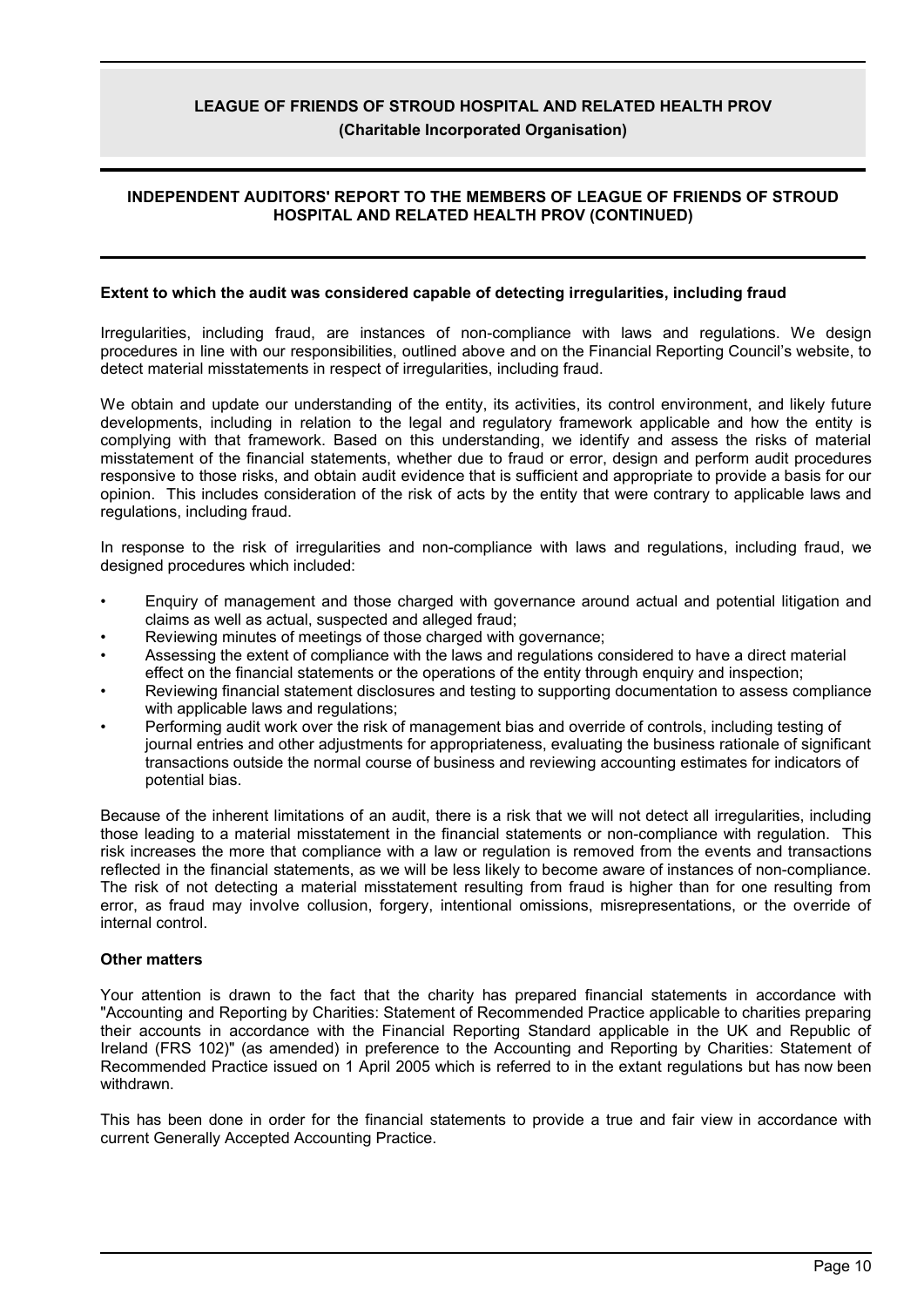# **INDEPENDENT AUDITORS' REPORT TO THE MEMBERS OF LEAGUE OF FRIENDS OF STROUD HOSPITAL AND RELATED HEALTH PROV (CONTINUED)**

# **Azets Audit Services**

Pillar House

113/115 Bath Road

Cheltenham

**Gloucestershire** 

GL53 7LS

Date:

Azets Audit Services are eligible for appointment as auditor of the charity by virtue of its eligibility for appointment as audior of a company under section 1212 of the Companies Act 2006.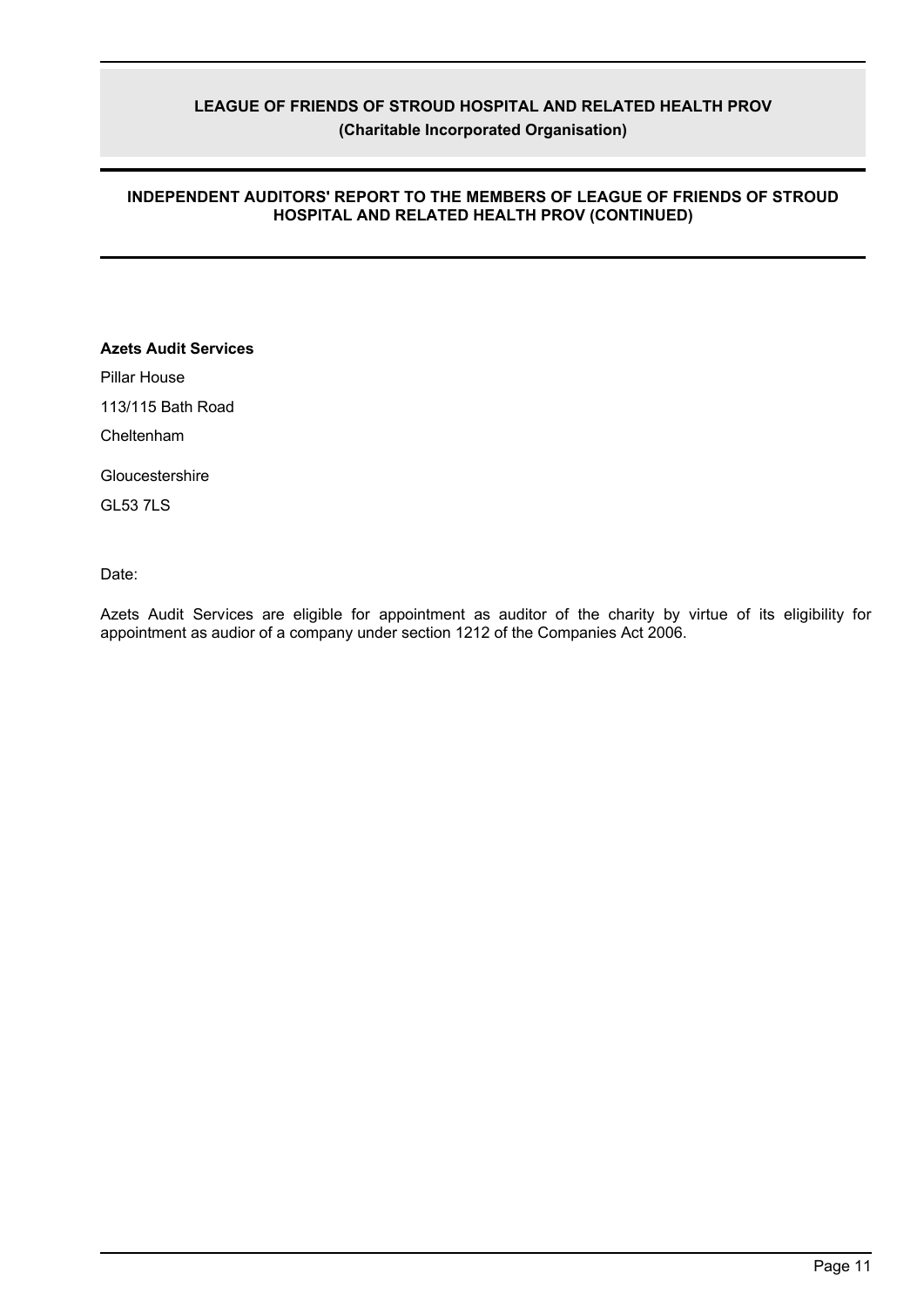| 2,537,081 |
|-----------|
|           |
|           |
| 26,681    |
| 2,563,762 |
|           |
| 5,142     |
| 176,162   |
| 181,304   |
| 2,382,458 |
| 130,754   |
| 2,513,212 |
|           |
| 2,513,212 |
| 2,513,212 |
|           |

# **STATEMENT OF FINANCIAL ACTIVITIES FOR THE PERIOD ENDED 31 DECEMBER 2020**

The Statement of Financial Activities includes all gains and losses recognised in the period.

The notes on pages 15 to 24 form part of these financial statements.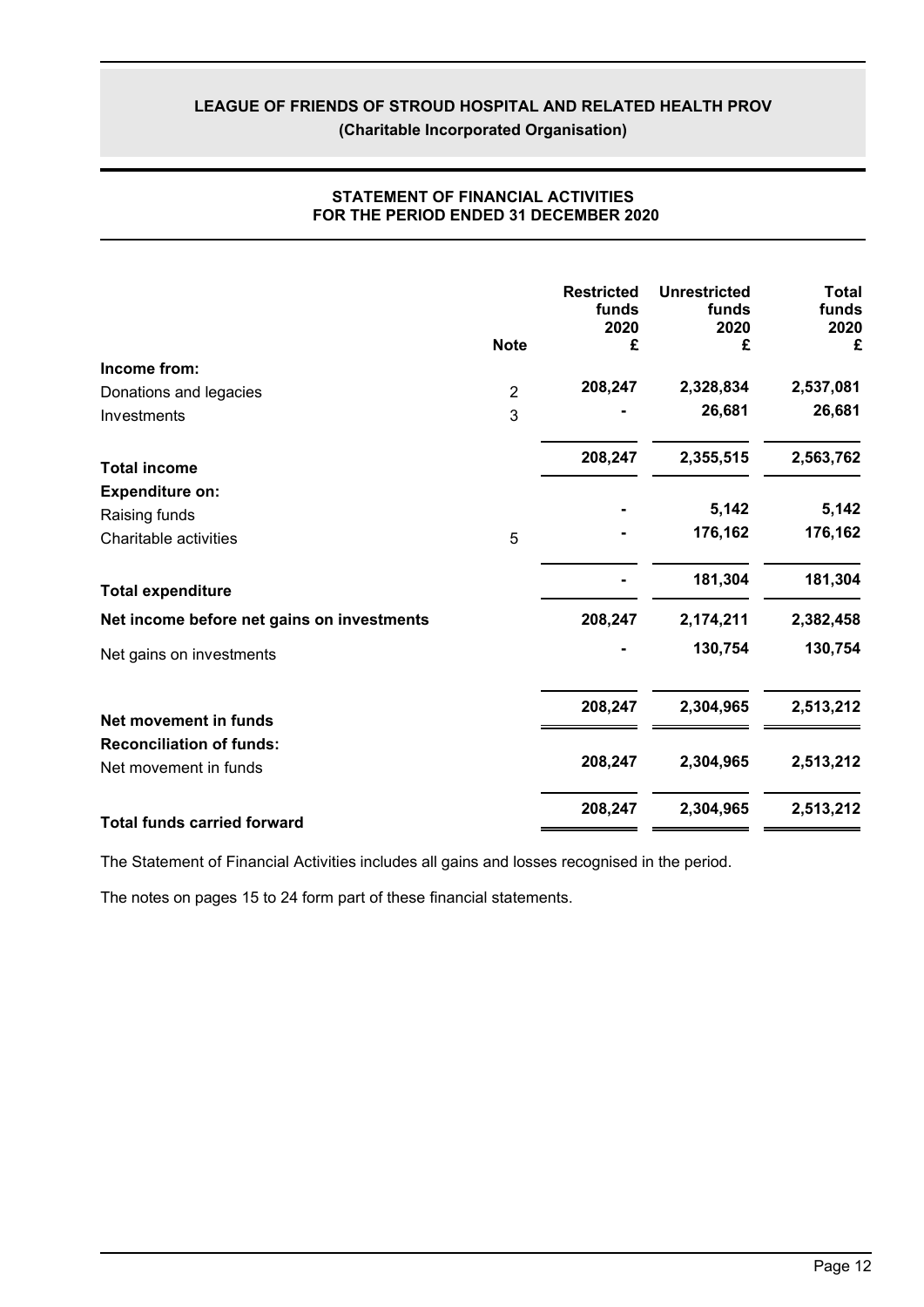|                                                | <b>Note</b> |          | 2020<br>£ |
|------------------------------------------------|-------------|----------|-----------|
| <b>Fixed assets</b>                            |             |          |           |
| Investments                                    | 11          |          | 1,778,975 |
|                                                |             |          | 1,778,975 |
| <b>Current assets</b>                          |             |          |           |
| <b>Stocks</b>                                  | 12          | 262      |           |
| <b>Debtors</b>                                 | 13          | 260,494  |           |
| Cash at bank and in hand                       |             | 479,690  |           |
|                                                |             | 740,446  |           |
| Creditors: amounts falling due within one year | 14          | (6, 209) |           |
| <b>Net current assets</b>                      |             |          | 2,513,212 |
| <b>Total net assets</b>                        |             |          | 2,513,212 |
| <b>Charity funds</b>                           |             |          |           |
| <b>Restricted funds</b>                        | 15          |          | 208,247   |
| Unrestricted funds                             | 15          |          | 2,304,965 |
| <b>Total funds</b>                             |             |          | 2,513,212 |

# **BALANCE SHEET AS AT 31 DECEMBER 2020**

The financial statements were approved and authorised for issue by the Trustees on 27th October 2021and signed on their behalf by:

4. Russell Crok

William Alett

**A R Crook Mr W Abbott**

The notes on pages 15 to 24 form part of these financial statements.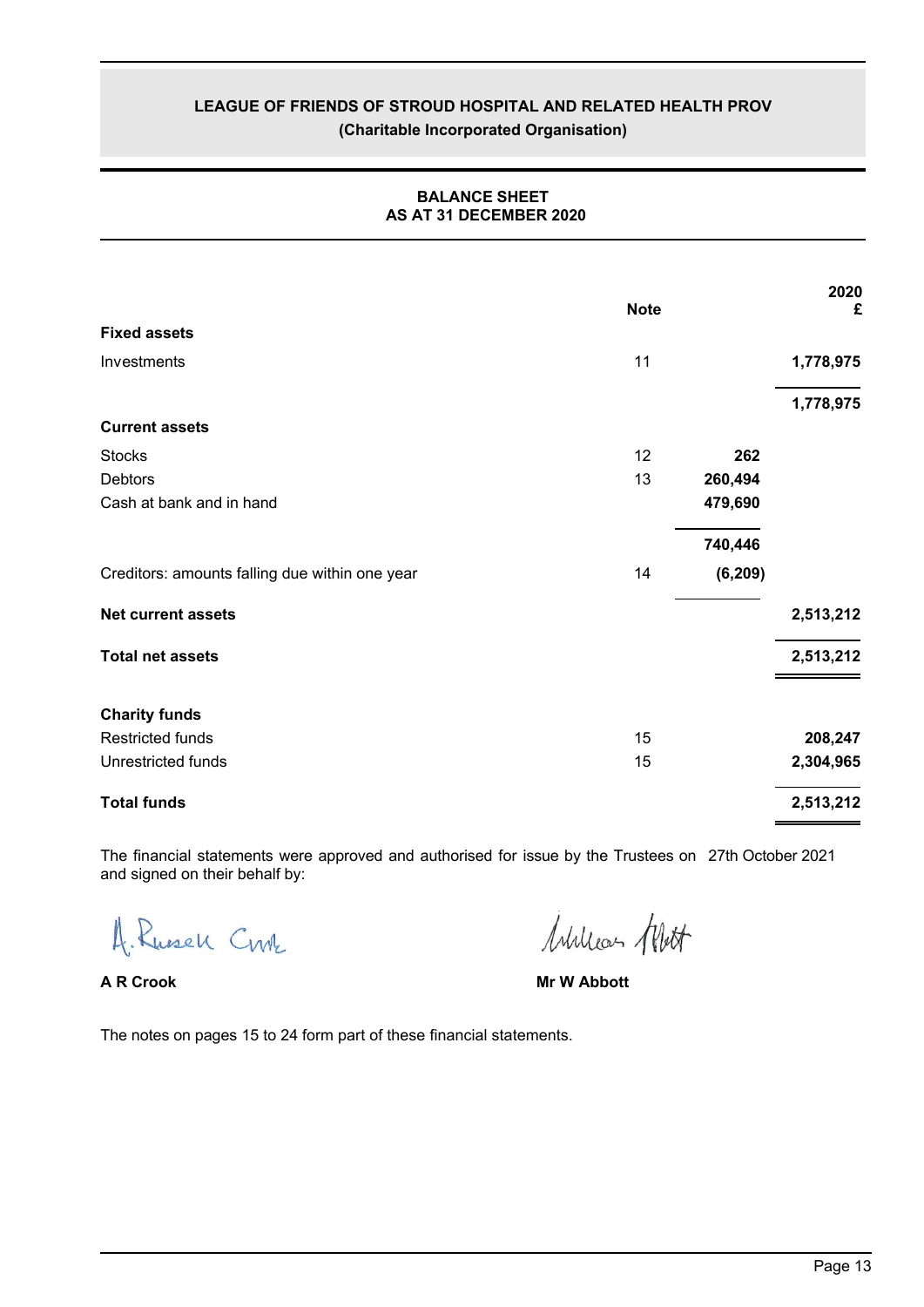**(Charitable Incorporated Organisation)**

# **STATEMENT OF CASH FLOWS FOR THE PERIOD ENDED 31 DECEMBER 2020**

|                                                          | 2020<br>£ |
|----------------------------------------------------------|-----------|
| Cash flows from operating activities                     |           |
| Net cash used in operating activities                    | 479,690   |
| Cash flows from investing activities                     |           |
| Net cash provided by investing activities                |           |
| Cash flows from financing activities                     |           |
| Net cash provided by financing activities                |           |
| Change in cash and cash equivalents in the period        | 479,690   |
| Cash and cash equivalents at the beginning of the period |           |
| Cash and cash equivalents at the end of the period       | 479,690   |

The notes on pages 15 to 24 form part of these financial statements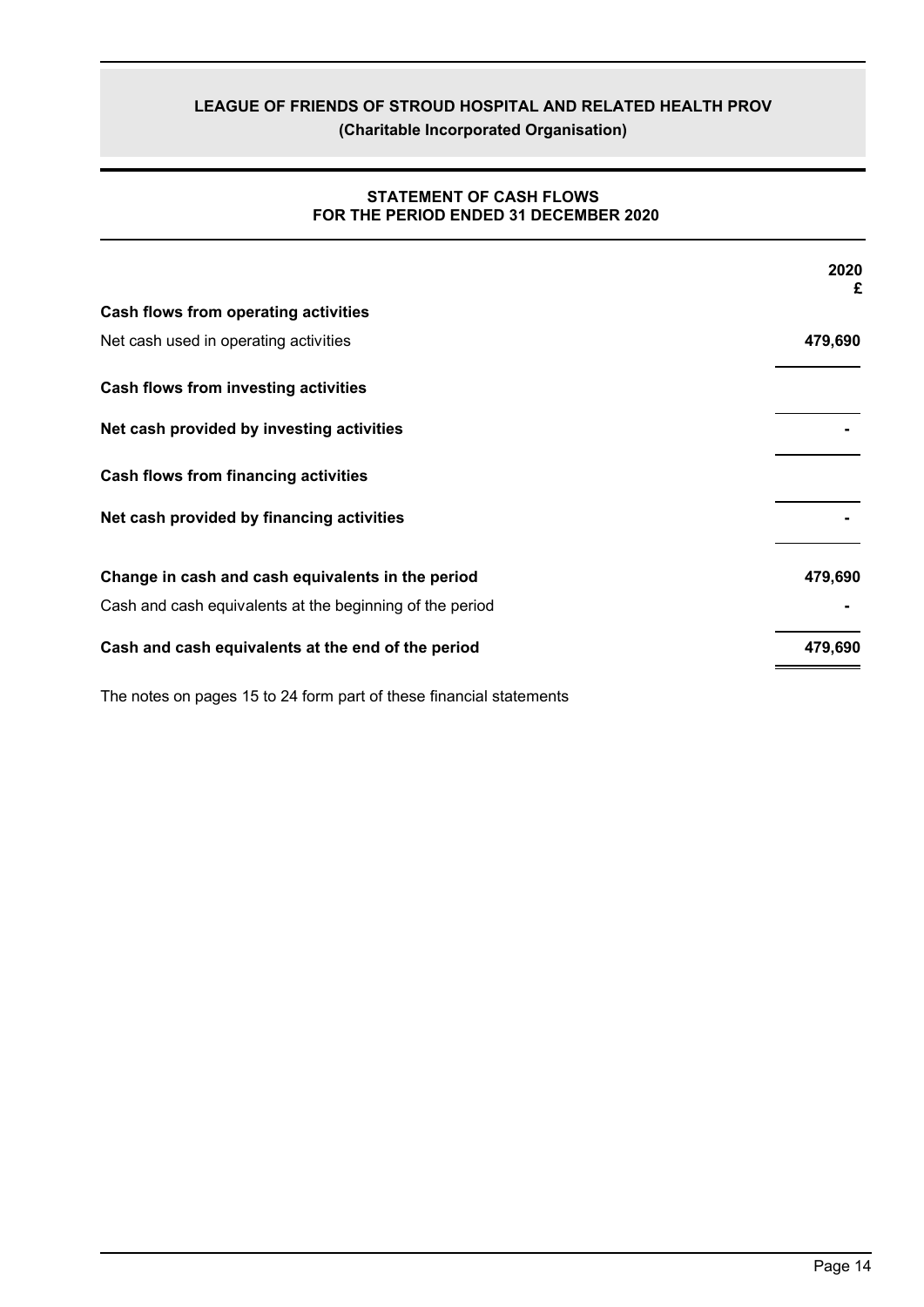**(Charitable Incorporated Organisation)**

### **NOTES TO THE FINANCIAL STATEMENTS FOR THE PERIOD ENDED 31 DECEMBER 2020**

### **1. Accounting policies**

### **1.1 Basis of preparation of financial statements**

The financial statements have been prepared in accordance with the Charities SORP (FRS 102) - Accounting and Reporting by Charities: Statement of Recommended Practice applicable to charities preparing their accounts in accordance with the Financial Reporting Standard applicable in the UK and Republic of Ireland (FRS 102) (effective 1 January 2019), the Financial Reporting Standard applicable in the UK and Republic of Ireland (FRS 102) and the Charities Act 2011.

The financial statements have been prepared to give a 'true and fair' view and have departed from the Charities (Accounts and Reports) Regulations 2008 only to the extent required to provide a 'true and fair' view. This departure has involved following the Charities SORP (FRS 102) published in October 2019 rather than the Accounting and Reporting by Charities: Statement of Recommended Practice effective from 1 April 2005 which has since been withdrawn.

League of Friends of Stroud Hospital and Related Health Provision meets the definition of a public benefit entity under FRS 102. Assets and liabilities are initially recognised at historical cost or transaction value unless otherwise stated in the relevant accounting policy.

### **1.2 Going concern**

The financial statements have been prepared on a going concern basis as the trustees believe that no material uncertainties exist.

### **1.3 Income**

All income is recognised once the Charity has entitlement to the income, it is probable that the income will be received and the amount of income receivable can be measured reliably.

The recognition of income from legacies is dependent on establishing entitlement, the probability of receipt and the ability to estimate with sufficient accuracy the amount receivable. Evidence of entitlement to a legacy exists when the Charity has sufficient evidence that a gift has been left to them (through knowledge of the existence of a valid will and the death of the benefactor) and the executor is satisfied that the property in question will not be required to satisfy claims in the estate. Receipt of a legacy must be recognised when it is probable that it will be received and the fair value of the amount receivable, which will generally be the expected cash amount to be distributed to the Charity, can be reliably measured.

### **1.4 Expenditure**

Expenditure is recognised once there is a legal or constructive obligation to transfer economic benefit to a third party, it is probable that a transfer of economic benefits will be required in settlement and the amount of the obligation can be measured reliably. Expenditure is classified by activity. The costs of each activity are made up of the total of direct costs and shared costs, including support costs involved in undertaking each activity. Direct costs attributable to a single activity are allocated directly to that activity. Shared costs which contribute to more than one activity and support costs which are not attributable to a single activity are apportioned between those activities on a basis consistent with the use of resources. Central staff costs are allocated on the basis of time spent, and depreciation charges allocated on the portion of the asset's use.

Expenditure on raising funds includes all expenditure incurred by the Charity to raise funds for its charitable purposes and includes costs of all fundraising activities events and non-charitable trading.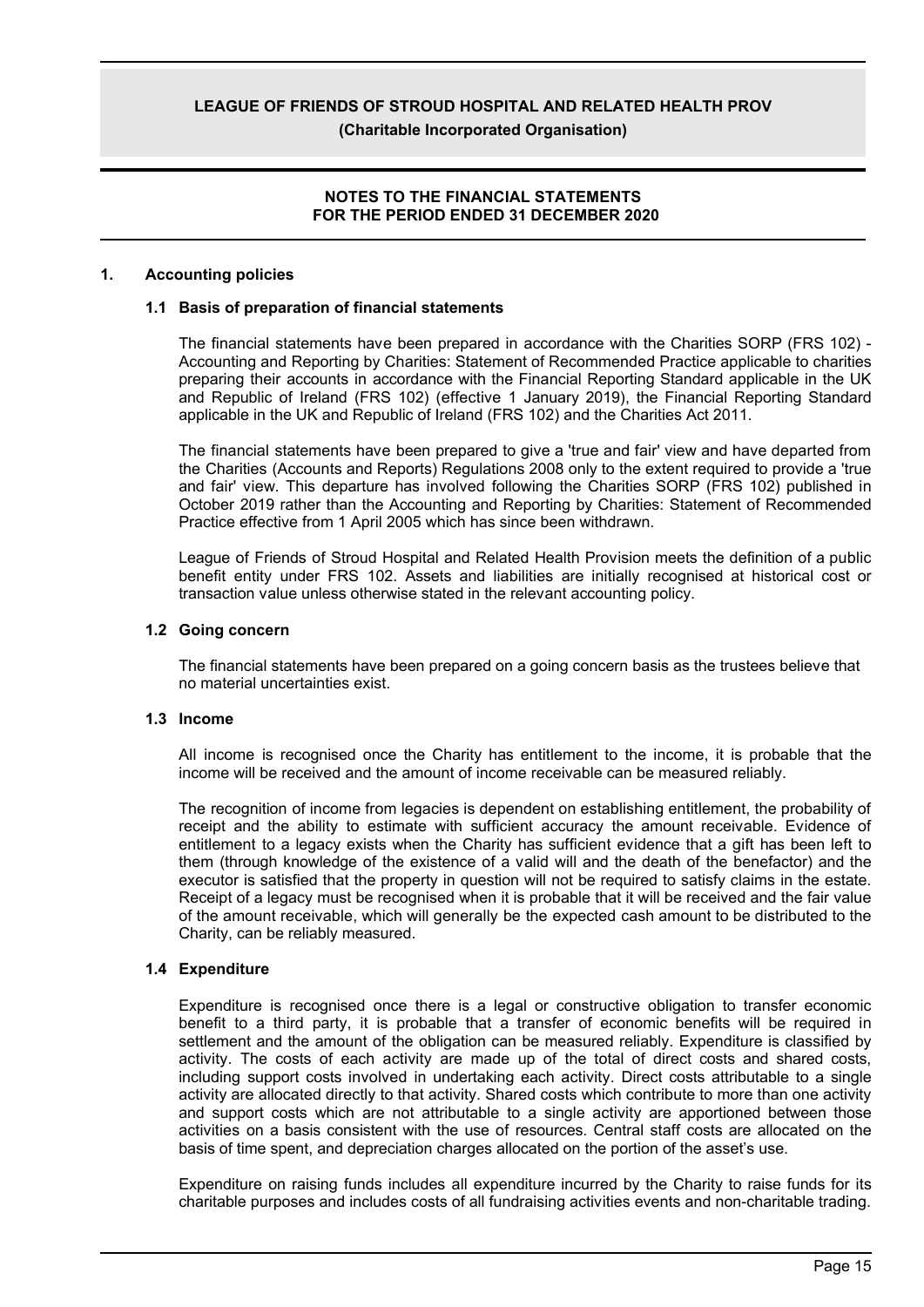### **NOTES TO THE FINANCIAL STATEMENTS FOR THE PERIOD ENDED 31 DECEMBER 2020**

### **1. Accounting policies (continued)**

### **1.4 Expenditure (continued)**

Expenditure on charitable activities is incurred on directly undertaking the activities which further the Charity's objectives, as well as any associated support costs.

Grants payable are charged in the period when the offer is made except in those cases where the offer is conditional, such grants being recognised as expenditure when the conditions attaching are fulfilled. Grants offered subject to conditions which have not been met at the period end are noted as a commitment, but not accrued as expenditure.

All expenditure is inclusive of irrecoverable VAT.

### **1.5 Interest receivable**

Interest on funds held on deposit is included when receivable and the amount can be measured reliably by the Charity; this is normally upon notification of the interest paid or payable by the institution with whom the funds are deposited.

### **1.6 Income from Investments**

Income from Investments is recognised once the Charity has entitlement to the income, it is probable that the income will be received and the amount of income receivable can be measured reliably.

### **1.7 Income from donated services & facilities**

Donated services or facilities are recognised when the charity has control over the item, any conditions associated with the donated item have been met, the receipt of economic benefit from the use of the charity of the item is probable and that economic benefit can be measured reliably. In accordance with the Charities SORP (FRS 102), the general volunteer time of the Charity is not recognised. Refer to the Trustees' Report for more information about their contribution.

On receipt, donated professional services and donated facilities are recognised on the basis of the value of the gift to the charity which is the amount the charity would have been willing to pay to obtain services or facilities of equivalent economic benefit on the open market; a corresponding amount is then recognised in expenditure in the period of receipt.

### **1.8 Taxation**

The Charity is considered to pass the tests set out in Paragraph 1 Schedule 6 of the Finance Act 2010 and therefore it meets the definition of a charitable company for UK corporation tax purposes. Accordingly, the Charity is potentially exempt from taxation in respect of income or capital gains received within categories covered by Chapter 3 Part 11 of the Corporation Tax Act 2010 or Section 256 of the Taxation of Chargeable Gains Act 1992, to the extent that such income or gains are applied exclusively to charitable purposes.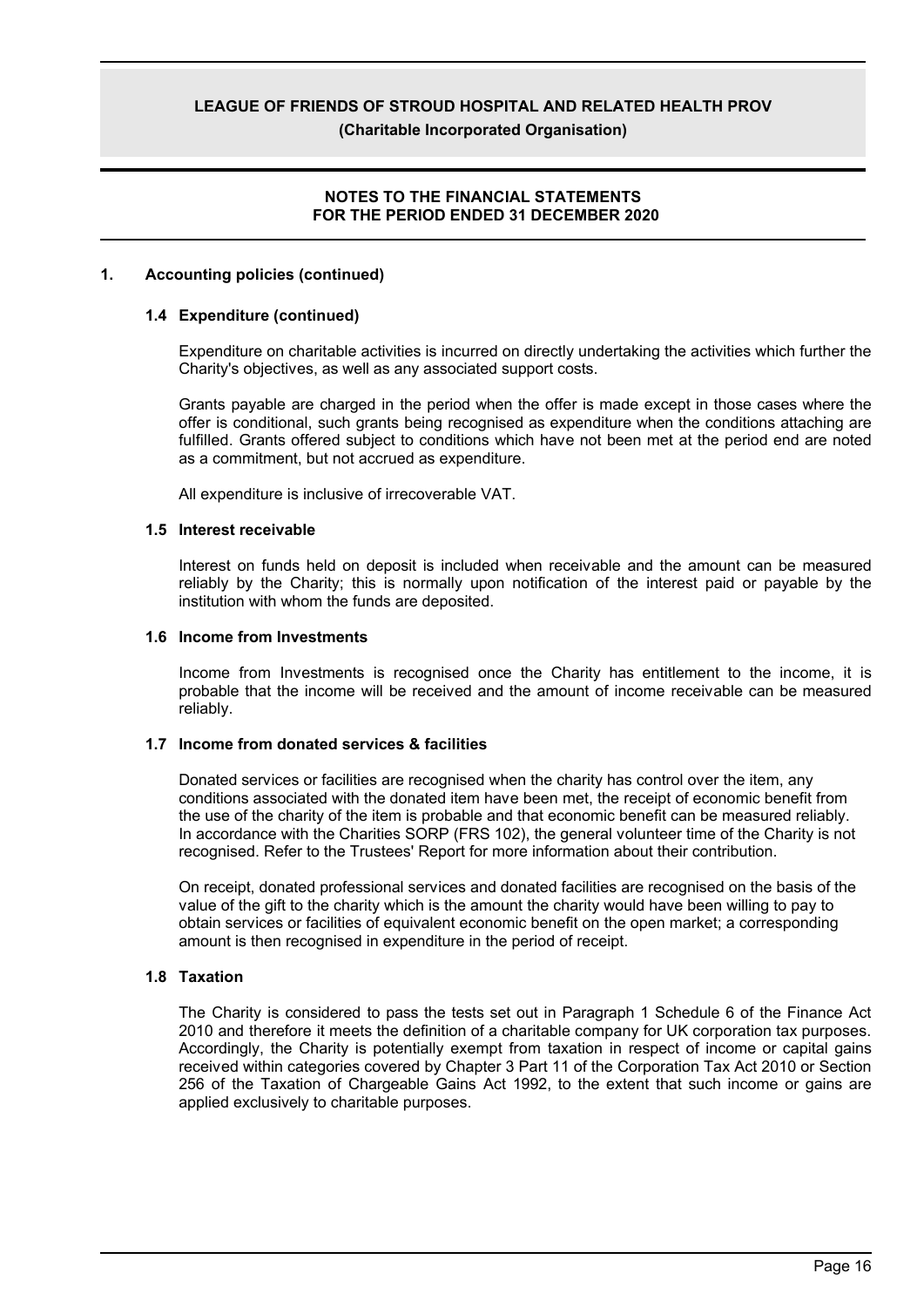### **NOTES TO THE FINANCIAL STATEMENTS FOR THE PERIOD ENDED 31 DECEMBER 2020**

### **1. Accounting policies (continued)**

### **1.9 Investments**

Fixed asset investments are a form of financial instrument and are initially recognised at their transaction cost and subsequently measured at fair value at the Balance Sheet date, unless the value cannot be measured reliably in which case it is measured at cost less impairment. Investment gains and losses, whether realised or unrealised, are combined and presented as 'Gains/(Losses) on investments' in the Statement of Financial Activities.

### **1.10 Stocks**

Stocks are valued at the lower of cost and net realisable value after making due allowance for obsolete and slow-moving stocks. Cost includes all direct costs and an appropriate proportion of fixed and variable overheads.

### **1.11 Debtors**

Trade and other debtors are recognised at the settlement amount after any trade discount offered. Prepayments are valued at the amount prepaid net of any trade discounts due.

### **1.12 Cash at bank and in hand**

Cash at bank and in hand includes cash and short-term highly liquid investments with a short maturity of three months or less from the date of acquisition or opening of the deposit or similar account.

### **1.13 Liabilities and provisions**

Liabilities are recognised when there is an obligation at the Balance Sheet date as a result of a past event, it is probable that a transfer of economic benefit will be required in settlement, and the amount of the settlement can be estimated reliably.

Liabilities are recognised at the amount that the Charity anticipates it will pay to settle the debt or the amount it has received as advanced payments for the goods or services it must provide.

Provisions are measured at the best estimate of the amounts required to settle the obligation. Where the effect of the time value of money is material, the provision is based on the present value of those amounts, discounted at the pre-tax discount rate that reflects the risks specific to the liability. The unwinding of the discount is recognised in the Statement of Financial Activities as a finance cost.

### **1.14 Financial instruments**

The Charity only has financial assets and financial liabilities of a kind that qualify as basic financial instruments. Basic financial instruments are initially recognised at transaction value and subsequently measured at their settlement value with the exception of bank loans which are subsequently measured at amortised cost using the effective interest method.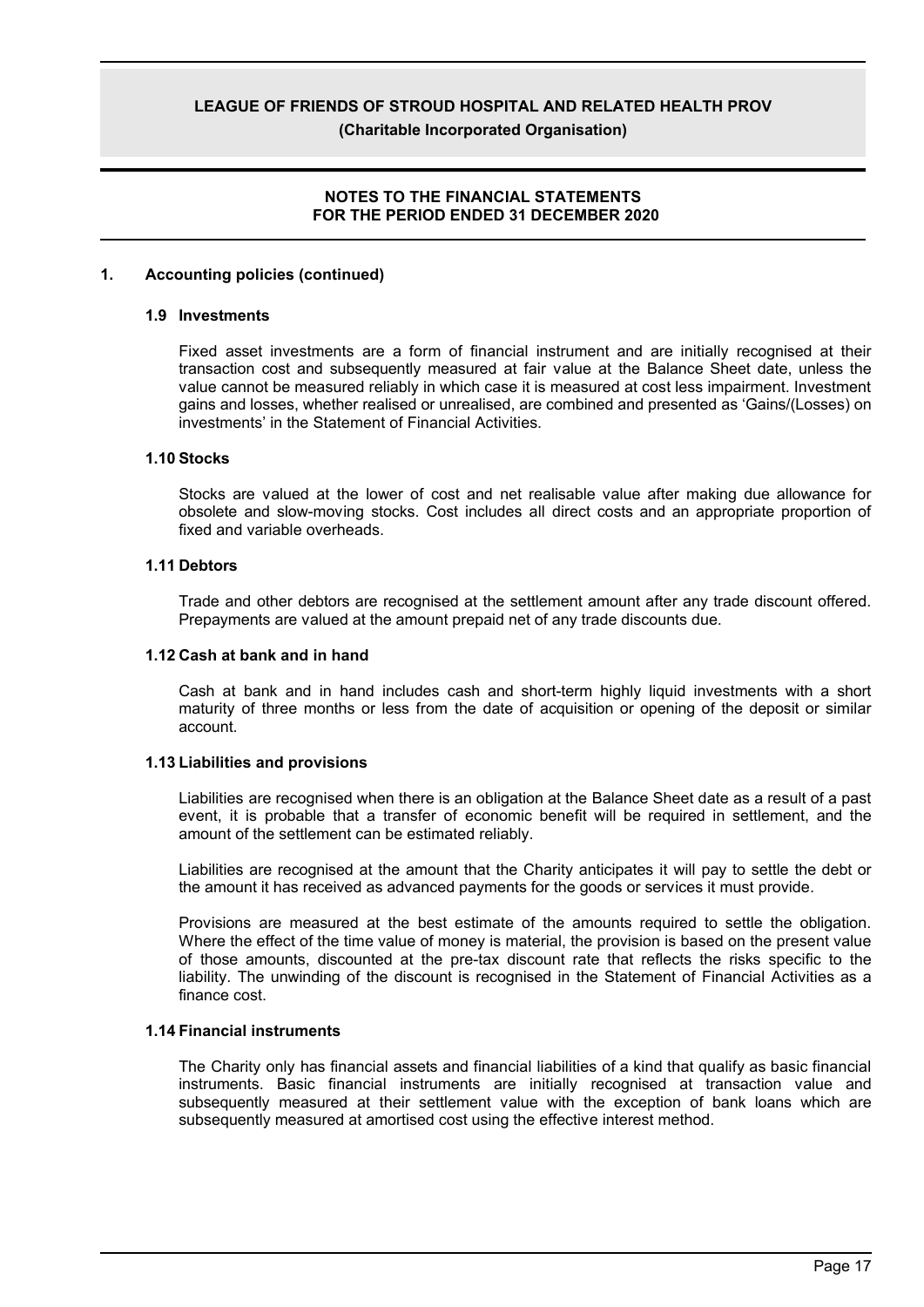### **NOTES TO THE FINANCIAL STATEMENTS FOR THE PERIOD ENDED 31 DECEMBER 2020**

### **1. Accounting policies (continued)**

### **1.15 Fund accounting**

General funds are unrestricted funds which are available for use at the discretion of the Trustees in furtherance of the general objectives of the Charity and which have not been designated for other purposes.

Restricted funds are funds which are to be used in accordance with specific restrictions imposed by donors or which have been raised by the Charity for particular purposes. The costs of raising and administering such funds are charged against the specific fund. The aim and use of each restricted fund is set out in the notes to the financial statements.

Investment income, gains and losses are allocated to the appropriate fund.

### **2. Income from donations and legacies**

|                           | funds<br>2020<br>£ | <b>Restricted Unrestricted</b><br>funds<br>2020<br>£ | Total<br>funds<br>2020<br>£ |
|---------------------------|--------------------|------------------------------------------------------|-----------------------------|
| Donations Received- other | 208,247            | 2,318,834                                            | 2,527,081                   |
| Legacies                  |                    | 10,000                                               | 10,000                      |
|                           | 208,247            | 2,328,834                                            | 2,537,081                   |

Following the formation of the charitable incorporated organisation on 6th January 2020, the assets and liabilities of The League of Friends of Stroud Hospitals and the Health Centre, charity number 230803, were transferred to the charitable incorporated organisation on 1 July 2020.

### **3. Investment income**

|                               | <b>Unrestricted</b><br>funds<br>2020<br>£ | <b>Total</b><br>funds<br>2020<br>£ |
|-------------------------------|-------------------------------------------|------------------------------------|
| <b>Investment Income</b>      | 25,337                                    | 25,337                             |
| National Savings Income Bonds | 1,344                                     | 1,344                              |
|                               | 26,681                                    | 26,681                             |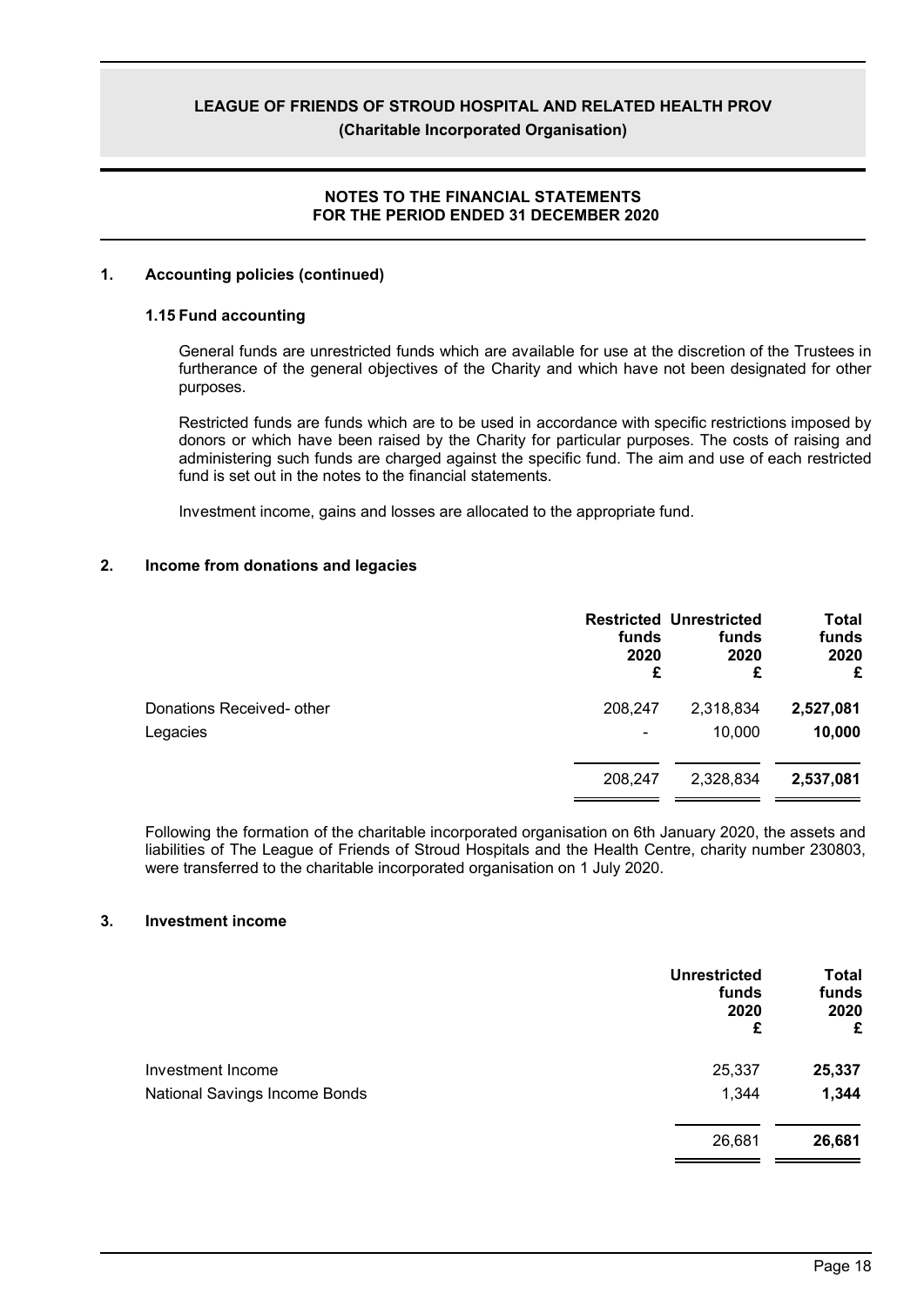# **NOTES TO THE FINANCIAL STATEMENTS FOR THE PERIOD ENDED 31 DECEMBER 2020**

# **4. Analysis of grants**

|        | <b>Grants to</b><br><b>Institutions</b><br>2020<br>£ | <b>Total</b><br>funds<br>2020<br>£ |
|--------|------------------------------------------------------|------------------------------------|
| Grants | 140,296                                              | 140,296                            |

# **5. Analysis of expenditure on charitable activities**

# **Summary by fund type**

|                                     | Unrestricted<br>funds<br>2020<br>£ | Total<br>funds<br>2020<br>£ |
|-------------------------------------|------------------------------------|-----------------------------|
| <b>Staff Salaries</b>               | 3,650                              | 3,650                       |
| Grants                              | 140,296                            | 140,296                     |
| Telephone and other office expenses | 750                                | 750                         |
| <b>Equipment and Amenities</b>      | 28,073                             | 28,073                      |
| Bank charges                        | 105                                | 105                         |
| Governance costs                    | 288                                | 288                         |
| Audit fee                           | 3,000                              | 3,000                       |
|                                     | 176,162                            | 176,162                     |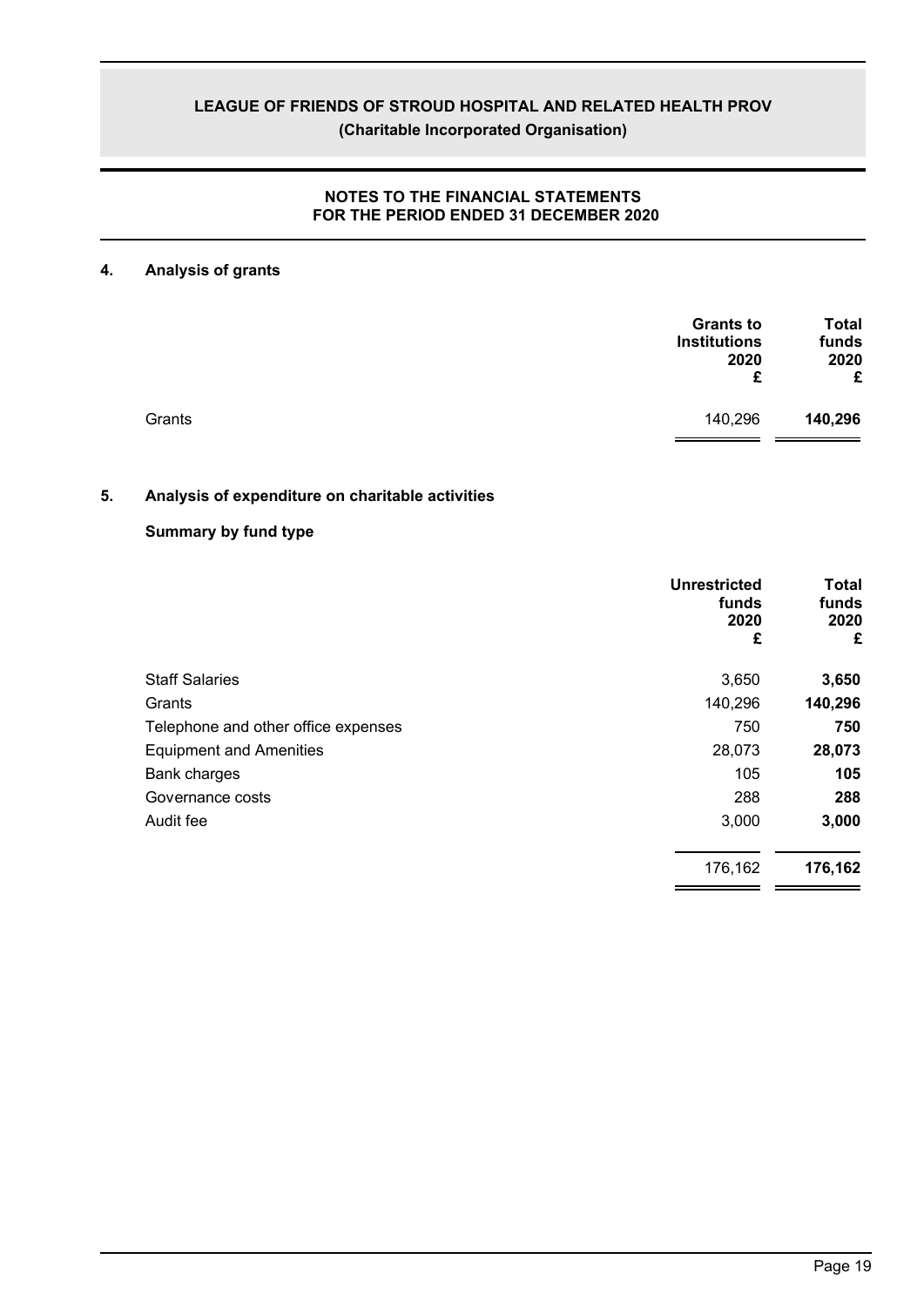# **NOTES TO THE FINANCIAL STATEMENTS FOR THE PERIOD ENDED 31 DECEMBER 2020**

# **6. Analysis of expenditure by activities**

|                                     | <b>Activities</b><br>undertaken<br>directly<br>2020<br>£ | <b>Grant</b><br>funding of<br>activities<br>2020<br>£ | <b>Support</b><br>costs<br>2020<br>£ | <b>Total</b><br>funds<br>2020<br>£ |
|-------------------------------------|----------------------------------------------------------|-------------------------------------------------------|--------------------------------------|------------------------------------|
| <b>Staff Salaries</b>               |                                                          |                                                       | 3,650                                | 3,650                              |
| Grants                              |                                                          | 140,296                                               |                                      | 140,296                            |
| Telephone and other office expenses |                                                          |                                                       | 750                                  | 750                                |
| <b>Equipment and Amenities</b>      | 28,073                                                   |                                                       |                                      | 28,073                             |
| Bank charges                        |                                                          |                                                       | 105                                  | 105                                |
| Governance costs                    |                                                          |                                                       | 288                                  | 288                                |
| Audit fee                           |                                                          |                                                       | 3,000                                | 3,000                              |
|                                     | 28,073                                                   | 140,296                                               | 7,793                                | 176,162                            |

The total of Governance costs in the period was £3,288

# **7. Auditors' remuneration**

|                                                                                      | 2020  |
|--------------------------------------------------------------------------------------|-------|
| Fees payable to the Charity's auditor for the audit of the Charity's annual accounts | 3.000 |

### **8. Staff costs**

|                    | 2020<br>£ |
|--------------------|-----------|
| Wages and salaries | 3,650     |
|                    | 3,650     |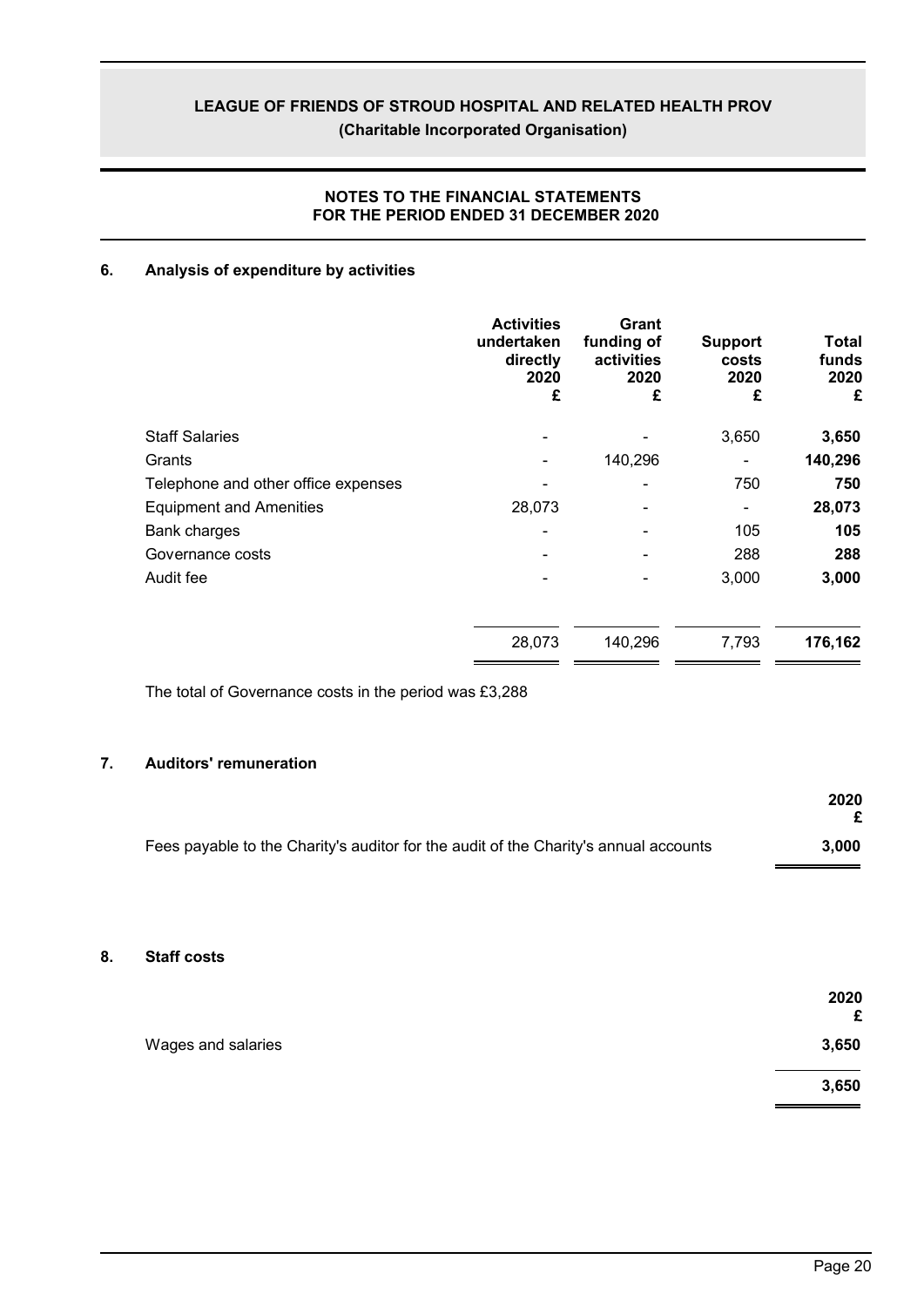# **NOTES TO THE FINANCIAL STATEMENTS FOR THE PERIOD ENDED 31 DECEMBER 2020**

### **8. Staff costs (continued)**

The average number of persons employed by the Charity during the period was as follows:

|                | 2020<br>No. |
|----------------|-------------|
| Administration |             |
|                |             |

No employee received remuneration amounting to more than £60,000 in either year.

# **9. Trustees' remuneration and expenses**

During the period, no Trustees received any remuneration or other benefits.

During the period ended 31 December 2020, no Trustee expenses have been incurred*£*.

### **10. Related party transactions**

There are no related party transactions requiring disclosure.

### **11. Fixed asset investments**

|                          | <b>Listed</b><br>investments<br>£ |
|--------------------------|-----------------------------------|
| <b>Cost or valuation</b> |                                   |
| Additions                | 1,948,221                         |
| Disposals                | (300, 000)                        |
| Revaluations             | 130,754                           |
| At 31 December 2020      | 1,778,975                         |
| Net book value           |                                   |
| At 31 December 2020      | 1,778,975                         |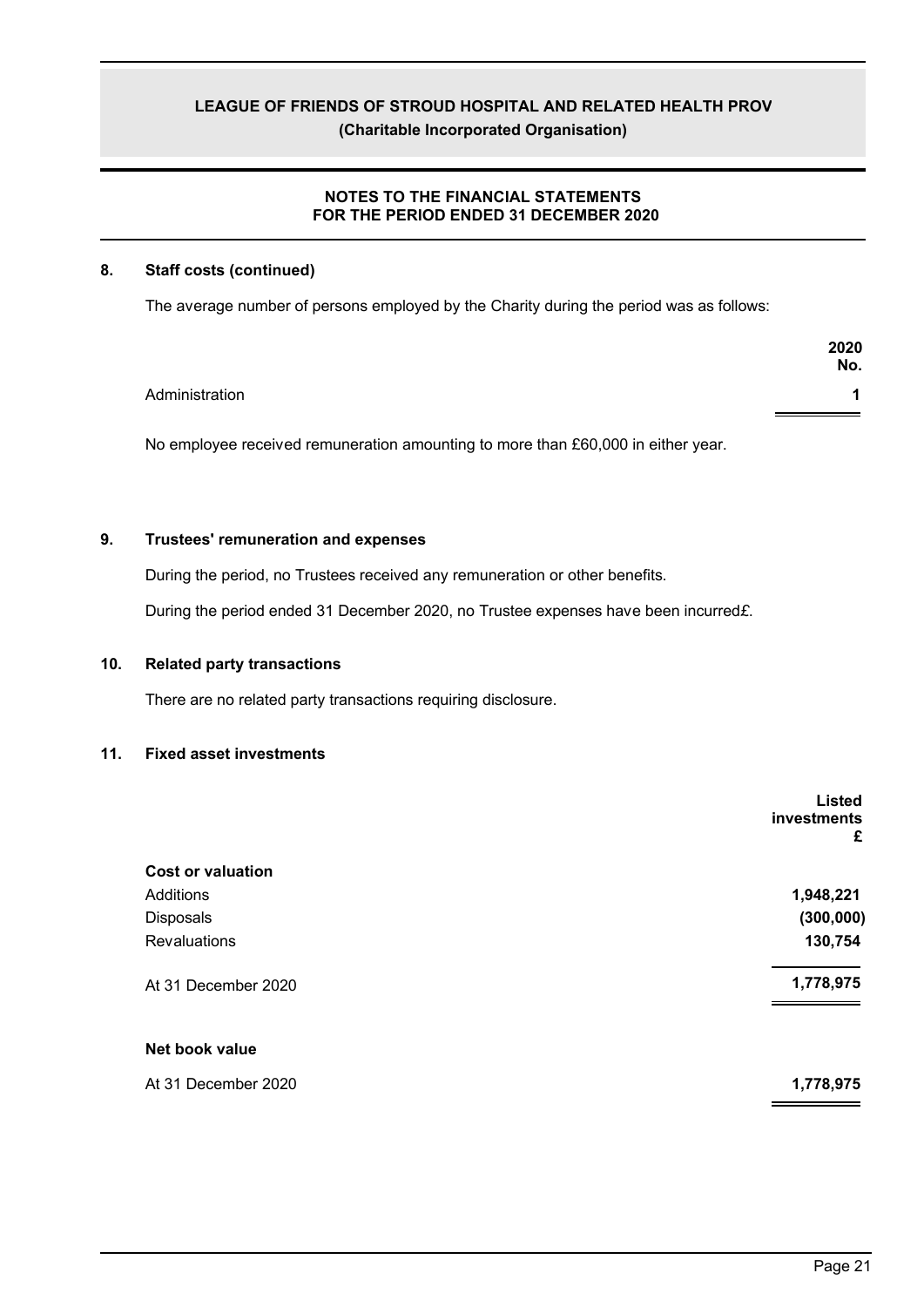### **NOTES TO THE FINANCIAL STATEMENTS FOR THE PERIOD ENDED 31 DECEMBER 2020**

# **12. Stocks**

|     |                                                | 2020<br>£ |
|-----|------------------------------------------------|-----------|
|     | Finished goods and goods for resale            | 262       |
| 13. | <b>Debtors</b>                                 |           |
|     |                                                | 2020<br>£ |
|     | Due within one year                            |           |
|     | Prepayments and accrued income                 | 260,494   |
|     |                                                | 260,494   |
|     |                                                |           |
| 14. | Creditors: Amounts falling due within one year |           |

|          | 2020<br>£ |
|----------|-----------|
| Accruals | 6,209     |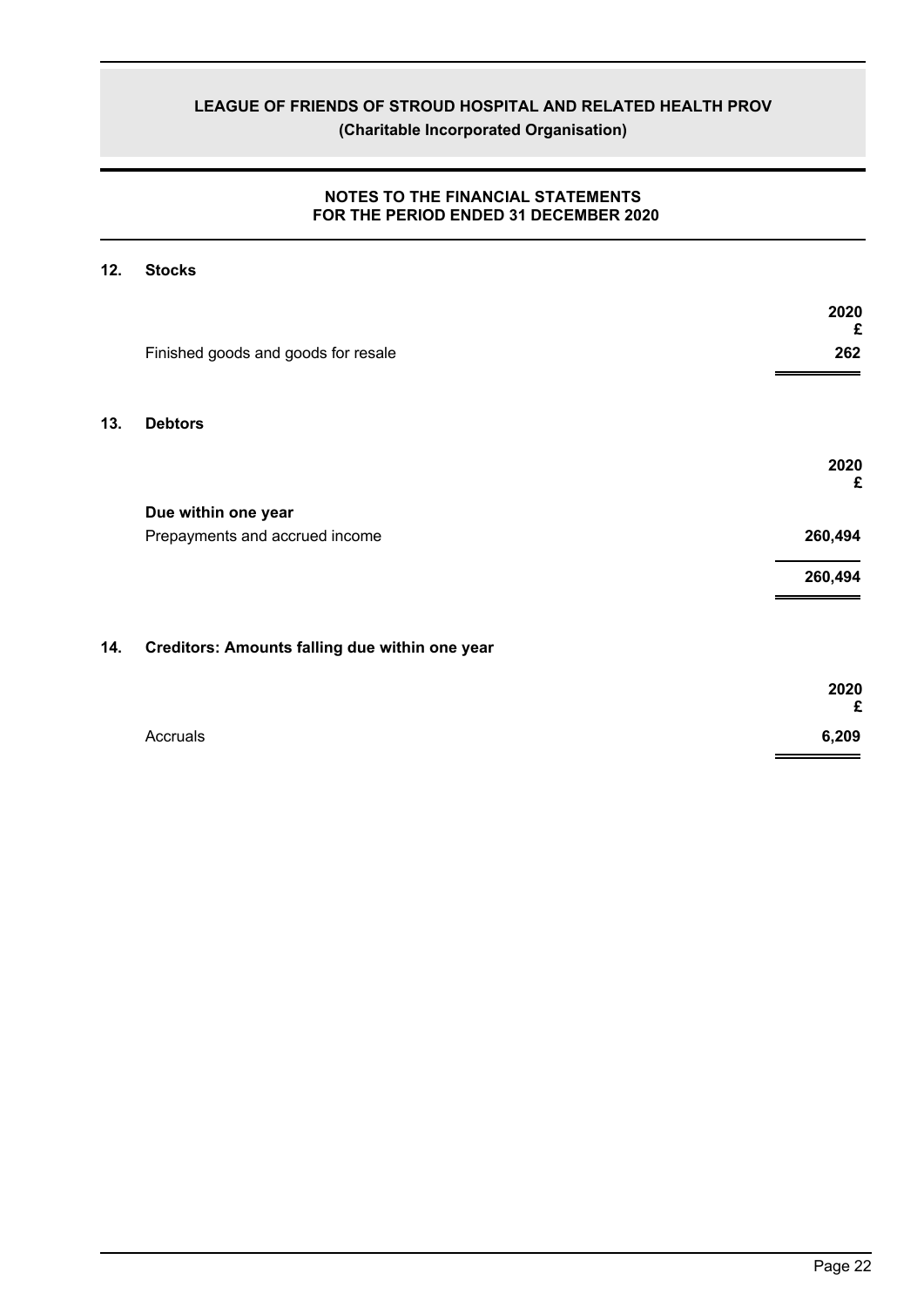### **NOTES TO THE FINANCIAL STATEMENTS FOR THE PERIOD ENDED 31 DECEMBER 2020**

### **15. Statement of funds**

### **Statement of funds - current period**

|                                    | £         | Income Expenditure<br>£ | Gains/<br>(Losses)<br>£ | <b>Balance at</b><br>31<br><b>December</b><br>2020<br>£ |
|------------------------------------|-----------|-------------------------|-------------------------|---------------------------------------------------------|
| <b>Unrestricted funds</b>          |           |                         |                         |                                                         |
| General Funds - all funds          | 2,355,515 | (181, 304)              | 130,754                 | 2,304,965                                               |
| <b>Restricted funds</b>            |           |                         |                         |                                                         |
| <b>Nailsworth Community Nurses</b> | 5,225     |                         |                         | 5,225                                                   |
| Dementia Care at Weavers Croft     | 5,000     |                         |                         | 5,000                                                   |
| <b>Medical Equipment Fund</b>      | 196,022   |                         |                         | 196,022                                                 |
| Minor Injuries Unit                | 2,000     |                         |                         | 2,000                                                   |
|                                    | 208,247   |                         |                         | 208,247                                                 |
| <b>Total of funds</b>              | 2,563,762 | (181, 304)              | 130,754                 | 2,513,212                                               |

**Nailsworth Community Nurses Fund**: To support th work of the Community Nuses operating from Nailsworh.

**Dementia Care at Weavers Croft Fund**: To provide support for dementia care at Weavers Croft Unit.

**Medical Equipment Fund**: A fund to be used to provide medical equipment.

**Minor Injuries Unit Fund**: To provide support for the minor injuries unit.

**16. Summary of funds**